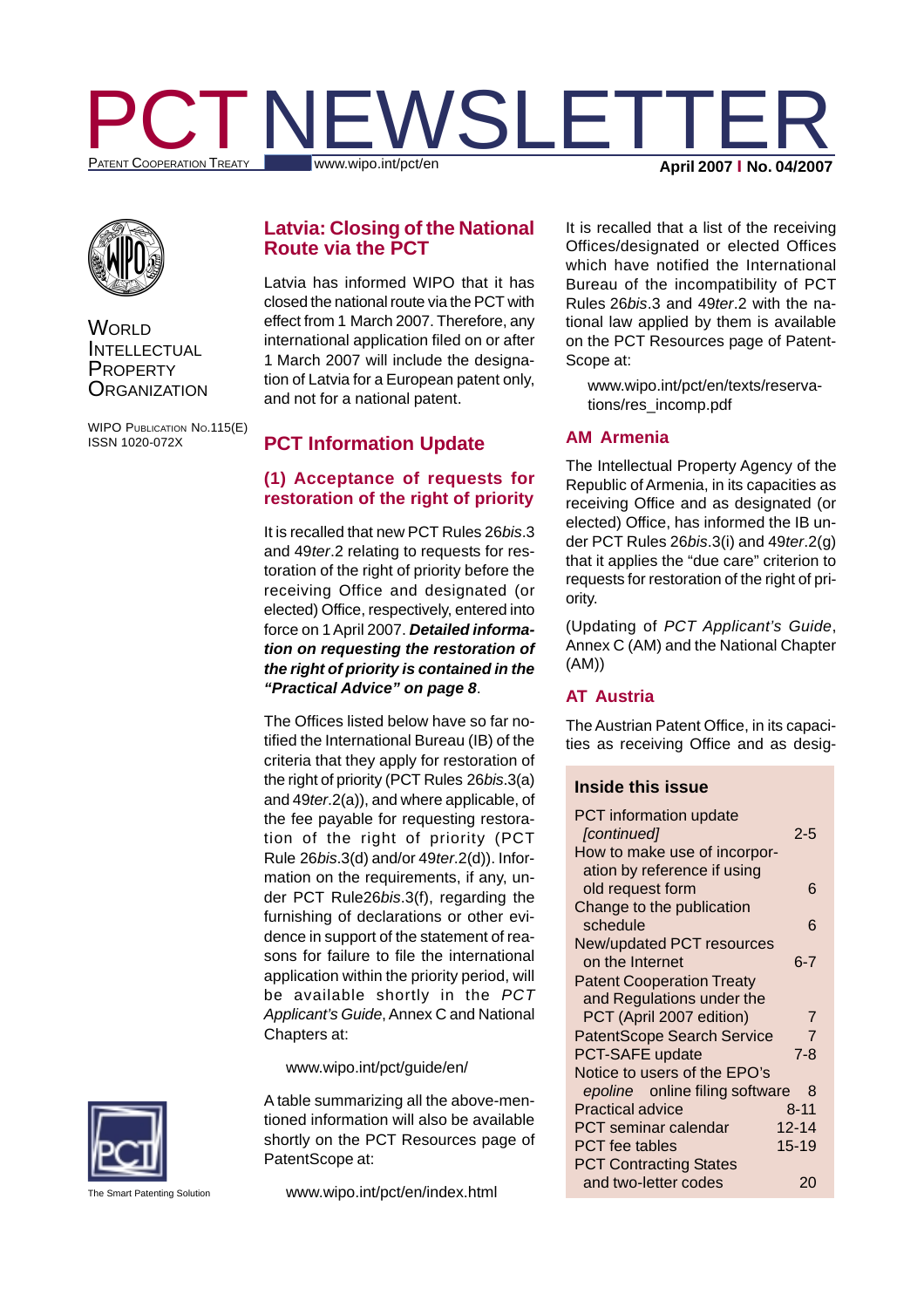#### **Selection of PCT Resources on the Internet (www.wipo.int/pct/en/)**

#### **About the PCT:**

- Information Service
- PCT in the News
- *Protecting your inventions abroad: FAQs about the PCT*
- Yearly Review of the PCT
- Gallery of PCT notable inventions and inventors
- Collection of PCT user strategies

#### **Legal Information:**

- Treaty, Regulations, Administrative Instructions and Guidelines for Authorities and Offices
- Legal text index
- *• History of the PCT Regulations*
- Washington Diplomatic Conference on the PCT
- Useful tables: reservations and incompatibilities; types of protection; time limits for entering national/ regional phase; powers of attorney waivers; access to the IPER; regional patents; States party to PCT/ Paris/WTO
- PCT Contracting States
- ISA and IPEA agreements

#### **Filing:**

- Electronic filing (PCT-SAFE)
- Direct filing at WIPO
- Fees and warning
- *• PCT Applicant's Guide*
- Forms
- *• PCT Newsletter*
- IP Offices closing dates
- PCT Time Limit Calculator

#### **Patent Data:**

- International Patent Applications
- *Official Notices* (*PCT Gazette*)

#### **PCT meetings, training and documents:**

- Seminars and presentations
- Meetings and documents
- PCT Reform

**Services for PCT Offices**

#### **The** *PCT Newsletter* **is published by the World Intellectual Property Organization**

1211 Geneva 20, Switzerland

| Telephone: | +41 22 338 91 11   |
|------------|--------------------|
| E-mail:    | wipo.mail@wipo.int |
| Internet:  | www.wipo.int       |

**To order the** *PCT Newsletter* please contact the electronic bookshop at www.wipo.int/ebookshop and quote the WIPO publication No.115(E).

*2007 Subscriptions*

Regular mail: CHF 70; priority mail: CHF 81 25% discount for two or more subscriptions Binders: CHF 18

The *PCT Newsletter* is also available on the Internet at:

www.wipo.int/pct/en/newslett/

To find out when each issue becomes available, subscribe to the e-mail updating service at the above Internet address.

nated (or elected) Office, has informed the IB under PCT Rules 26*bis*.3(i) and 49*ter*.2(g) that it applies both the "unintentionality" and the "due care" criteria to requests for restoration of the right of priority. Furthermore, the Office has notified the following fee for requesting restoration, payable to it as receiving Office and as designated (or elected) Office:

Fee for requesting restoration of the right of priority applying both the "unintentionality" and the "due care" criteria: EUR 220

(Updating of *PCT Applicant's Guide*, Annex C (AT) and the National Chapter (AT))

#### **AU Australian Patent Office**

The Australian Patent Office has informed the IB under PCT Rules 26*bis*.3(i) and 49*ter*.2(g) that, in respect of requests for restoration of the right of priority, it applies, in its capacity as receiving Office, both the "unintentionality" and the "due care" criteria, and in its capacity as designated (or elected) Office, it applies, in accordance with PCT Rule 49*ter*.2(f), the requirements under the applicable national law . Furthermore, the Office has notified the following fees for request-

# **PCT General Mailing List PCT General Mailing List**

To subscribe to this e-mail updating service, which To subscribe to this e-mail updating service, which informs  $\overline{P}$  is subscribe to this e-mail updating service, which important  $\overline{P}$ PCT users on a regular basis of important PCT news and<br>sour PCT assesses are the bottom of the bottom of the bottom of the bottom of the bottom of the bottom of the b new PCT resources, go to:

www.wipo.int/pct/en/newslett/

## **PCT Information Service**

| Telephone: | +41 22 338 83 38      |
|------------|-----------------------|
| Fax:       | +41 22 338 83 39      |
| E-mail:    | pct.infoline@wipo.int |

#### **Reminder**

The national Offices of the following States do not yet apply the 30-month time limit for entering the national phase under Chapter I as fixed in PCT Article 22(1) (as modified with effect from 1 April 2002). Note, however, that in respect of the *regional* designation of all those States, the time limit under PCT Article 22(3) of 31 months applies.

- CH Switzerland
- LU Luxembourg
- SE Sweden
- TZ United Republic of Tanzania
- UG Uganda

A list of time limits applicable for each designated/elected Office for entering the national phase under Chapters I and II of the PCT is available at:

www.wipo.int/pct/en/texts/pdf/time\_limits.pdf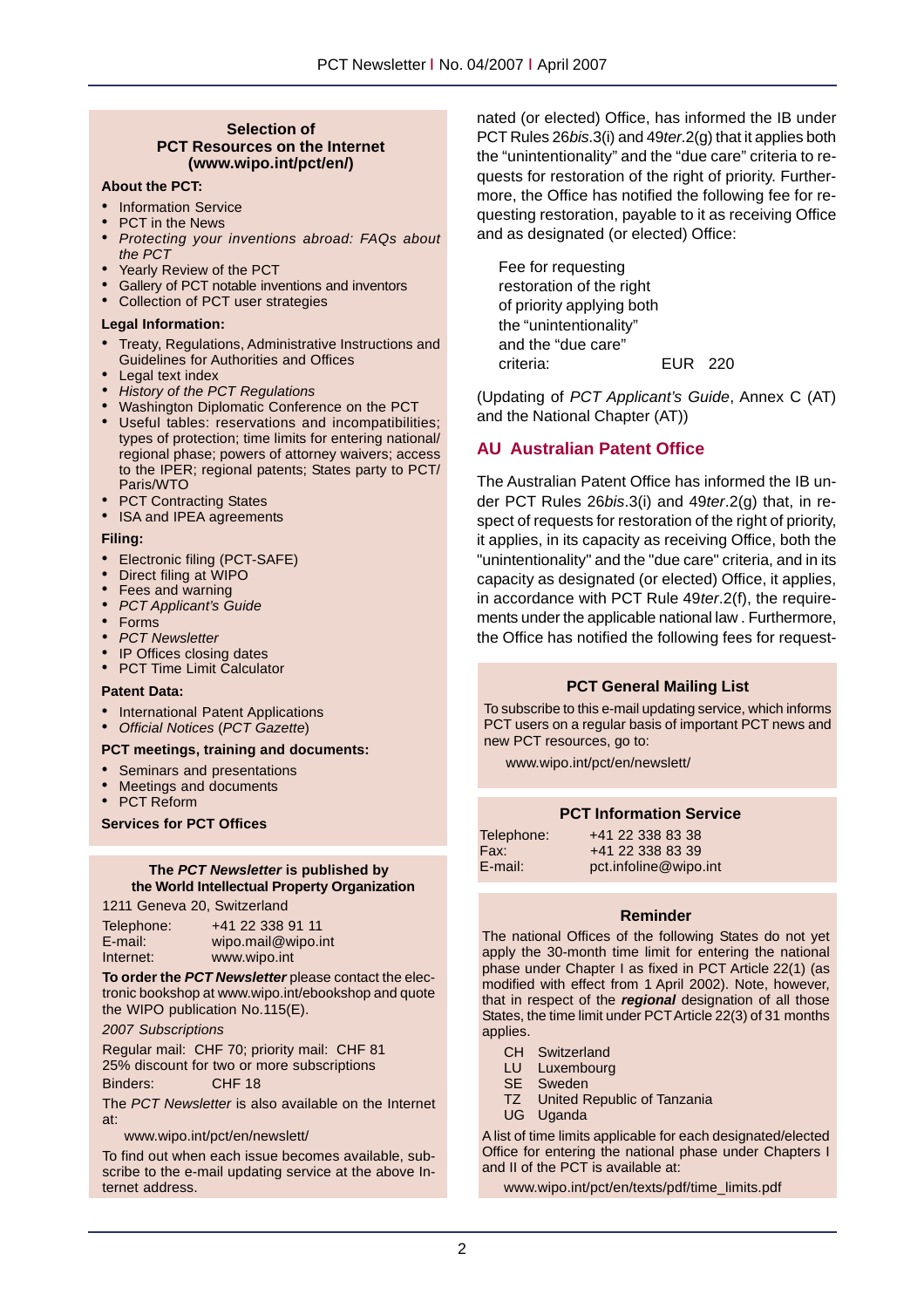ing restoration, payable to it as receiving Office and as designated (or elected) Office:

| Fee for requesting restoration<br>of the right of priority applying<br>both the "unintentionality" and<br>the "due care" criterion<br>(PCT Rule 26bis.3): | AUD | 200 |
|-----------------------------------------------------------------------------------------------------------------------------------------------------------|-----|-----|
| Fee for requesting restoration<br>of the right of priority applying<br>the requirements under the<br>applicable national law<br>PCT Rule 49 ter. 2(f):    |     |     |
| - for a request on the basis<br>of circumstances beyond<br>the control of the person,<br>regardless of the length<br>of extension sought:                 | AUD | 100 |
| - for a request on other<br>grounds, for each month or<br>part of a month for which<br>the extension is sought:                                           | AUD | 10C |

(Updating of *PCT Applicant's Guide*, Annex C (AU) and the National Chapter (AU))

## **BY Belarus**

The National Center of Intellectual Property (Belarus), in its capacities as receiving Office and as designated (or elected) Office, has informed the IB under PCT Rules 26*bis*.3(i) and 49*ter*.2(g) that it applies the "unintentionality" criterion to requests for restoration of the right of priority.

(Updating of *PCT Applicant's Guide*, Annex C (BY) and the National Chapter (BY))

# **CA Canada**

The Canadian Intellectual Property Office, in its capacity as receiving Office, has informed the IB under PCT Rule 26*bis*.3(i) that it applies both the "unintentionality" and the "due care" criteria to requests for restoration of the right of priority.

(Updating of *PCT Applicant's Guide*, Annex C (CA))

# **EA Eurasian Patent Organization**

The Eurasian Patent Office, in its capacities as receiving Office and as designated (or elected) Office, has informed the IB under PCT Rules 26*bis*.3(i) and 49*ter*.2(g) that it applies both the "unintentionality" and the "due care" criteria as receiving Office, and the "unintentionality" criterion as designated Office, to requests for restoration of the right of priority. Furthermore, the Office has notified the following fee for requesting restoration, payable to it as designated (or elected) Office:

Fee for requesting restoration of the right of priority applying the "unintentionality" criterion : RUR 16,000

(Updating of *PCT Applicant's Guide*, Annex C (EA) and the National Chapter (EA))

## **EE Estonia**

The Estonian Patent Office, in its capacities as receiving Office and as designated (or elected) Office, has informed the IB under PCT Rules 26*bis*.3(i) and 49*ter*.2(g) that it applies the "unintentionality" criterion to requests for restoration of the right of priority.

(Updating of *PCT Applicant's Guide*, Annex C (EE) and the National Chapter (EE))

## **EG Egypt**

The Egyptian Patent Office, in its capacities as receiving Office and as designated (or elected) Office, has informed the IB under PCT Rules 26*bis*.3(i) and 49*ter*.2(g) that it applies the "due care" criterion to requests for restoration of the right of priority. Furthermore, the Office has notified the following fees for requesting restoration, payable to it as receiving Office and as designated (or elected) Office:

Fee for requesting restoration of the right of priority applying the "due care" criterion:

| for individuals:                                 | FGP |       |
|--------------------------------------------------|-----|-------|
| for companies employing<br>more than 10 persons: | EGP | 1.500 |
| for companies employing<br>less than 10 persons: | FGP | 1,000 |
| for research institutions:                       | FGP |       |

(Updating of *PCT Applicant's Guide*, Annex C (EG) and the National Chapter (EG))

# **FI Finland**

The National Board of Patents and Registration of Finland, in its capacities as receiving Office and as designated (or elected) Office, has informed the IB under PCT Rules 26*bis*.3(i) and 49*ter*.2(g) that it applies the "due care" criterion to requests for restoration of the right of priority. Furthermore, the Office has notified the following fee for requesting restoration, payable to it as designated (or elected) Office:

| Fee for requesting restoration    |     |     |
|-----------------------------------|-----|-----|
| of the right of priority applying |     |     |
| the "due care" criterion :        | EUR | 250 |

(Updating of *PCT Applicant's Guide*, Annex C (FI) and the National Chapter (FI))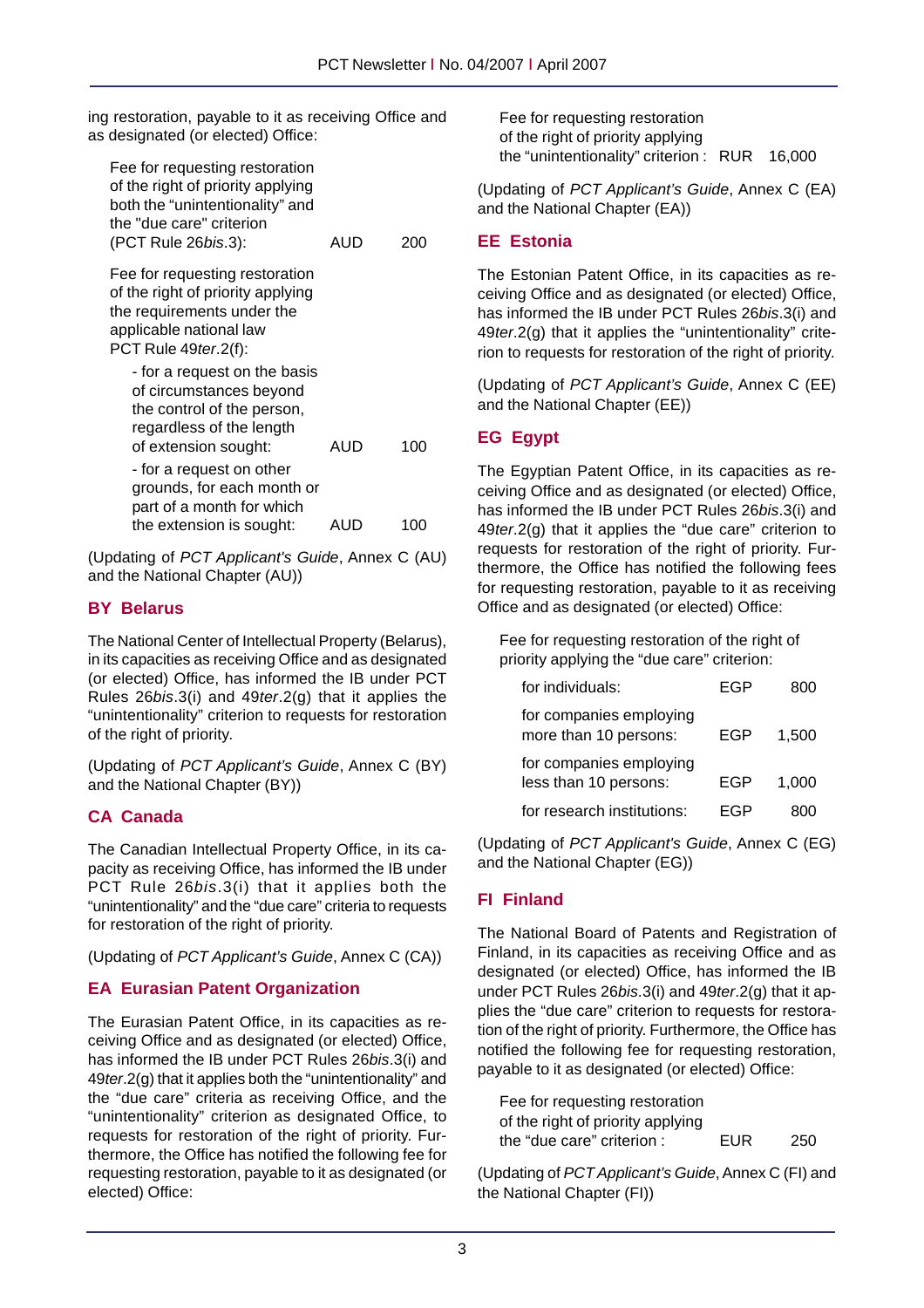# **GB United Kingdom**

The Patent Office (United Kingdom), in its capacities as receiving Office and as designated (or elected) Office, has informed the IB under PCT Rules 26*bis*.3(i) and 49*ter*.2(g) that it applies the "unintentionality" criterion to requests for restoration of the right of priority. Furthermore, the Office has notified the following fee for requesting restoration, payable to it as designated (or elected) Office:

Fee for requesting restoration of the right of priority applying the "unintentionality" criterion: GBP 150

(Updating of *PCT Applicant's Guide*, Annex C (GB) and the National Chapter (GB))

## **HR Croatia**

The Croatian Intellectual Property Office, in its capacities as receiving Office and as designated (or elected) Office, has informed the IB under PCT Rules 26*bis*.3(i) and 49*ter*.2(g) that it applies the "due care" criterion to requests for restoration of the right of priority. Furthermore, the Office has notified the following fee for requesting restoration, payable to it as receiving Office and as designated (or elected) Office:

Fee for requesting restoration of the right of priority applying the "due care" criterion: HRK 150

(Updating of *PCT Applicant's Guide*, Annex C (HR) and the National Chapter (HR))

# **IB International Bureau**

Under PCT Rule 26*bis*.3(i), the International Bureau, in its capacity as receiving Office applies both the "unintentionality" and the "due care" criteria to requests for restoration of the right of priority.

(Updating of *PCT Applicant's Guide*, Annex C (IB))

## **IL Israel**

The Israel Patent Office, in its capacities as receiving Office and as designated (or elected) Office, has informed the IB under PCT Rules 26*bis*.3(i) and 49*ter*.2(g) that it applies the "due care" criterion to requests for restoration of the right of priority.

(Updating of *PCT Applicant's Guide*, Annex C (IL) and the National Chapter (IL))

# **KG Kyrgyzstan**

The Kyrgyz Intellectual Property Office, in its capacities as receiving Office and as designated (or elected) Office, has informed the IB under PCT Rules 26*bis*.3(i) and 49*ter*.2(g) that it applies both the "unintentionality" and the "due care" criteria to requests for restoration of the right of priority. Furthermore, the Office has notified the following fee for requesting restoration, payable to it as receiving Office and as designated (or elected) Office:

| Fee for requesting restoration    |     |     |
|-----------------------------------|-----|-----|
| of the right of priority applying |     |     |
| both the "unintentionality" and   |     |     |
| the "due care" criteria :         | USD | 100 |

(Updating of *PCT Applicant's Guide*, Annex C (KG) and the National Chapter (KG))

# **LT Lithuania**

The State Bureau of the Republic of Lithuania, in its capacity as receiving Office, has informed the IB under PCT Rule 26*bis*.3(i) that it applies the "due care" criterion to requests for restoration of the right of priority.

(Updating of *PCT Applicant's Guide*, Annex C (LT))

## **MK The former Yugoslav Republic of Macedonia**

The State Office of Industrial Property (the former Yugoslav Republic of Macedonia), in its capacities as receiving Office and as designated (or elected) Office, has informed the IB under PCT Rules 26*bis*.3(i) and 49*ter*.2(g) that it applies the "due care" criterion to requests for restoration of the right of priority. Furthermore, the Office has notified the following fee for requesting restoration, payable to it as receiving Office and as designated (or elected) Office:

| Fee for requesting restoration    |     |       |
|-----------------------------------|-----|-------|
| of the right of priority applying |     |       |
| the "due care" criterion:         | MKD | 1.000 |

(Updating of *PCT Applicant's Guide*, Annex C (MK) and the National Chapter (MK))

## **MY Malaysia**

The Intellectual Property Corporation of Malaysia, in its capacities as receiving Office and as designated (or elected) Office, has informed the IB under PCT Rules 26*bis*.3(i) and 49*ter*.2(g) that it applies the "unintentionality" criterion to requests for restoration of the right of priority.

(Updating of *PCT Applicant's Guide*, Annex C (MY) and the National Chapter (MY))

## **RU Russian Federation**

The Federal Service for Intellectual Property, Patents and Trademarks (Russian Federation), in its capaci-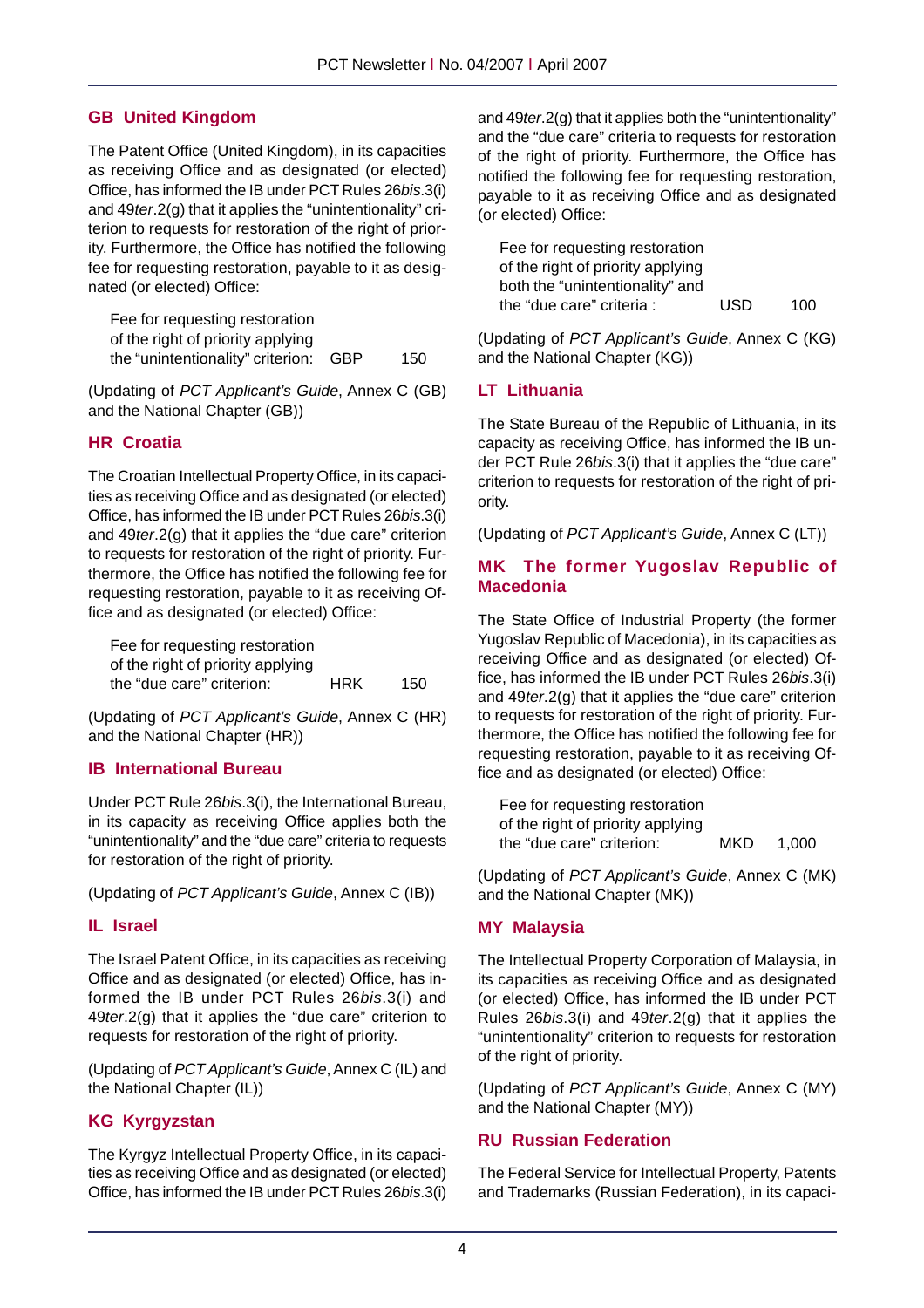ties as receiving Office and as designated (or elected) Office, has informed the IB under PCT Rules 26*bis*.3(i) and 49*ter*.2(g) that it applies the "due care" criterion to requests for restoration of the right of priority.

(Updating of *PCT Applicant's Guide*, Annex C (RU) and the National Chapter (RU))

# **SE Sweden**

The Swedish Patent and Registration Office, in its capacity as receiving Office, has informed the IB under PCT Rule 26*bis*.3(i) that it applies the "due care" criterion to requests for restoration of the right of priority.

(Updating of *PCT Applicant's Guide*, Annex C (SE))

# **SI Slovenia**

The Slovenian Intellectual Property Office, in its capacity as receiving Office, has informed the IB under PCT Rule 26*bis*.3(i) that it applies the "due care" criterion to requests for restoration of the right of priority. Furthermore, the Office has notified the following fee for requesting restoration, payable to it as receiving Office:

Fee for requesting restoration of the right of priority applying the "due care" criterion: EUR 42

(Updating of *PCT Applicant's Guide*, Annex C (SI))

# **SK Slovakia**

The Industrial Property Office (Slovakia), in its capacities as receiving Office and as designated (or elected) Office, has informed the IB under PCT Rules 26*bis*.3(i) and 49*ter*.2(g) that it applies the "due care" criterion to requests for restoration of the right of priority. Furthermore, the Office has notified the following fee for requesting restoration, payable to it as receiving Office and as designated (or elected) Office:

| Fee for requesting restoration    |            |       |
|-----------------------------------|------------|-------|
| of the right of priority applying |            |       |
| the "due care" criterion:         | <b>SKK</b> | 2.000 |

(Updating of *PCT Applicant's Guide*, Annex C (SK) and the National Chapter (SK))

# **UA Ukraine**

The State Department of Intellectual Property (SDIP), Ministry of Education and Science of Ukraine, in its capacities as receiving Office and as designated (or elected) Office, has informed the IB under PCT Rules 26*bis*.3(i) and 49*ter*.2(g) that it applies the "unintentionality" criterion to requests for restoration of the right of priority. Furthermore, the Office has notified the following fees for requesting restoration, payable to it as receiving Office and as designated (or elected) Office:

Fee for requesting restoration of the right of priority applying the "unintentionality" criterion:

> – for residents of States whose per capita national income is below USD 3,000:

UAH 10 (or equivalent in EUR or USD)

– for residents of States whose per capita national income is above USD 3,000:

EUR 50 (or equivalent in UAH or USD)

(Updating of *PCT Applicant's Guide*, Annex C (UA) and the National Chapter (UA))

## **US United States of America**

The United States Patent and Trademark Office, in its capacity as receiving Office, has informed the IB under PCT Rule 26*bis*.3(i) that it applies the "unintentionality" criterion to requests for restoration of the right of priority. Furthermore, the Office has notified the following fee for requesting restoration, payable to it as receiving Office:

Fee for requesting restoration of the right of priority applying the "unintentionality" criterion: USD 400

(Updating of *PCT Applicant's Guide*, Annex C (US))

# **(2) Other changes**

# **GB United Kingdom (fees)**

As from 1 June 2007, there will be a change in the equivalent amounts of the international filing fee and the fee per sheet over 30, payable in GBP to the Patent Office (United Kingdom) as receiving Office, as well as a change in the equivalent amounts in GBP of the PCT-EASY and electronic filing fee reductions listed in item 3 of the Schedule of Fees, as indicated in Table I(a).

(Updating of *PCT Applicant's Guide*, Annex C (GB))

# **Search fee (European Patent Office)**

As from 1 June 2007, there will be a change in the equivalent amount payable in JPY for an international search carried out by the European Patent Office, as indicated in Table I(b).

(Updating of *PCT Applicant's Guide*, Annex D (EP))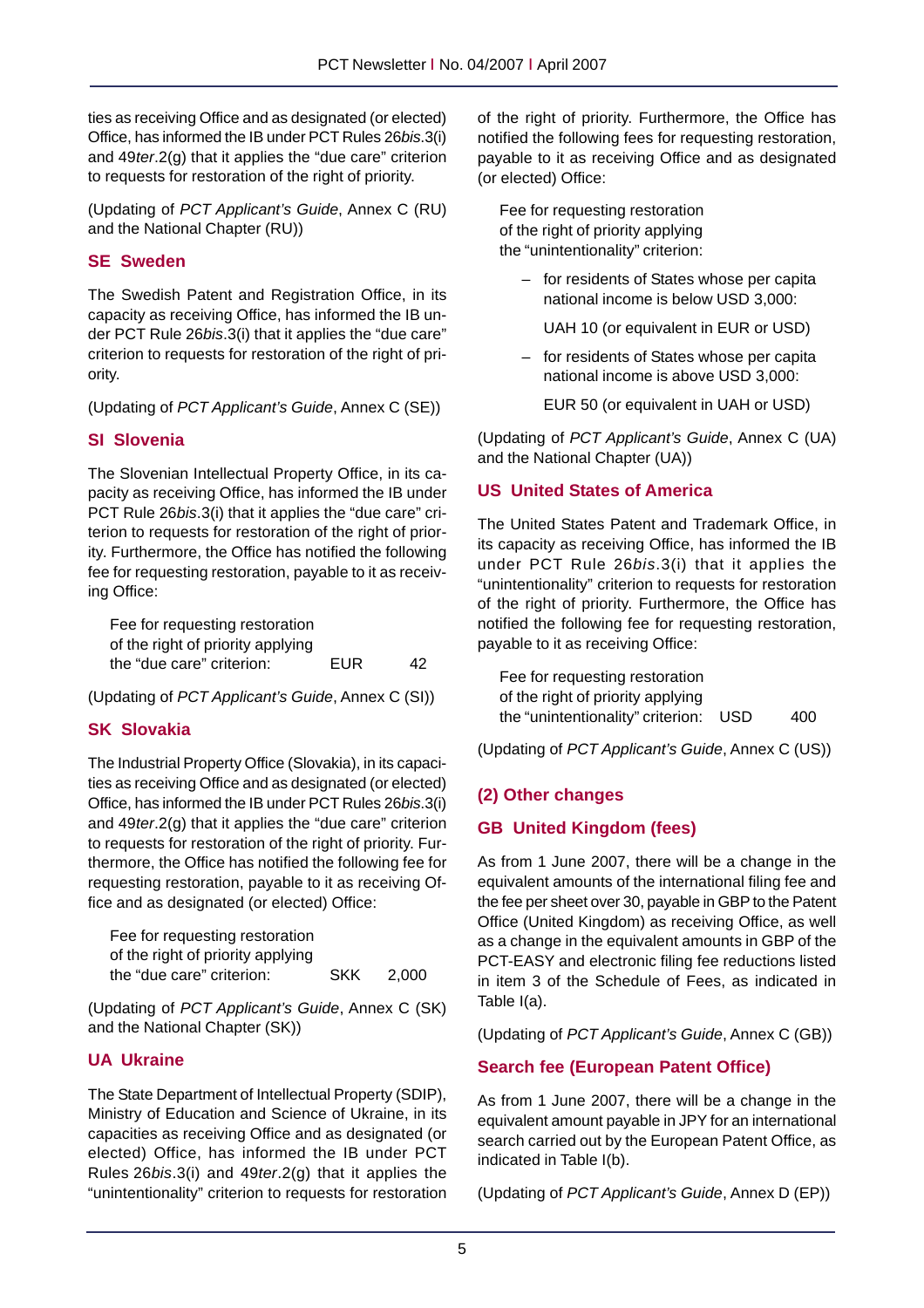# **How to Make Use of Incorporation by Reference if using old Request Form**

Applicants were reminded in *PCT Newsletter* No. 03/2007 that the new request form (Form PCT/RO/101) should be used for international applications filed on or after 1 April 2007, in particular, because it contains the preprinted "incorporation by reference" statement. Note, however, that if you do wish to make use of the statement of incorporation by reference under amended PCT Rule 4.18, and the use of the new request form causes problems for you, for example, if the old version of the request form has already been signed by the applicant(s) and you do not wish to ask the applicant(s) to sign it again, you have the possibility of doing one of the following, provided the statement, in whatever form it takes, *is contained in, or submitted with, the international application*:

• using all pages of the April 2007 request form (including the second sheet containing the incorporation by reference statement) except for the page from the old form containing the applicant's signature;

• using all pages of the old request form except for the second sheet, which you take from the new request form; or

• filing with the international application a separate statement of incorporation of reference.

Even though it is preferable to make use of the most up-to-date version of the request form, you are not obliged to do this. If it wishes to do so, the receiving Office may, however, request you to replace the old version of the request form with the current version.

It is recalled that the editable PCT version of the request form is available at:

www.wipo.int/pct/en/forms/

# **Change to the Publication Schedule**

# **Publication of 18 May 2007**

Due to the fact that Thursday, 17 May 2007, will be a non-working day at WIPO, the PCT applications which would normally have been published on that day, as well as any *Official Notices (PCT Gazette)* which would normally have been published on that day, will be published on Friday, 18 May 2007 (publication no. 20/2007).

Note that the completion of technical preparations for that publication will take place more than the usual 15 days before publication, on Wednesday, 2 May 2007, meaning that any changes which should be taken into account for the purposes of international

publication should be received by the International Bureau by midnight on Tuesday, 1 May 2007.

## **Publication of 31 May 2007**

Due to the fact that Thursday, 17 May 2007 will be a non-working day at WIPO, the completion of technical preparations for the PCT applications to be published on 31 May 2007 (publication no. 22/2007) will take place earlier than usual, on Tuesday, 15 May 2007 (instead of on Wednesday, 16 April 2007, the day on which technical preparations would normally have been completed). This means that any changes which should be taken into account for the purposes of international application should be received by the International Bureau by midnight on Monday, 14 May 2007.

# **New/Updated PCT Resources on the Internet**

**(www.wipo.int/pct/en/)**

### **Amendments to the PCT Regulations: video presentation**

A video presentation in English, containing an overview of the amendments to the PCT Regulations that will enter into force on 1 April 2007, is now available on the PCT Resources page of PatentScope at:

www.wipo.int/pct/en/video/files/ changes07\_256.asx

Similar presentations will also be available in other languages shortly.

## **Modifications to the Administrative Instructions under the PCT**

Modifications have been made to Appendix I of Annex F of the Administrative Instructions under the PCT with effect from 1 April 2007. The text of Appendix I of Annex F as modified has been published as document PCT/AI/DTD/4, dated 23 March 2007, on the PCT Resources page of PatentScope at:

www.wipo.int/pct/en/texts/index.htm

## **Administrative Instructions in Russian**

The consolidated text of the Administrative Instructions under the PCT, as in force from 12 October 2006, is now available in Russian in PDF format, published as document PCT/AI/5, on the PCT Resources page of PatentScope at:

www.wipo.int/pct/ru/texts/index.html

## **Regulations under the PCT**

The consolidated texts of the Regulations under the PCT in English and French, as in force from 1 April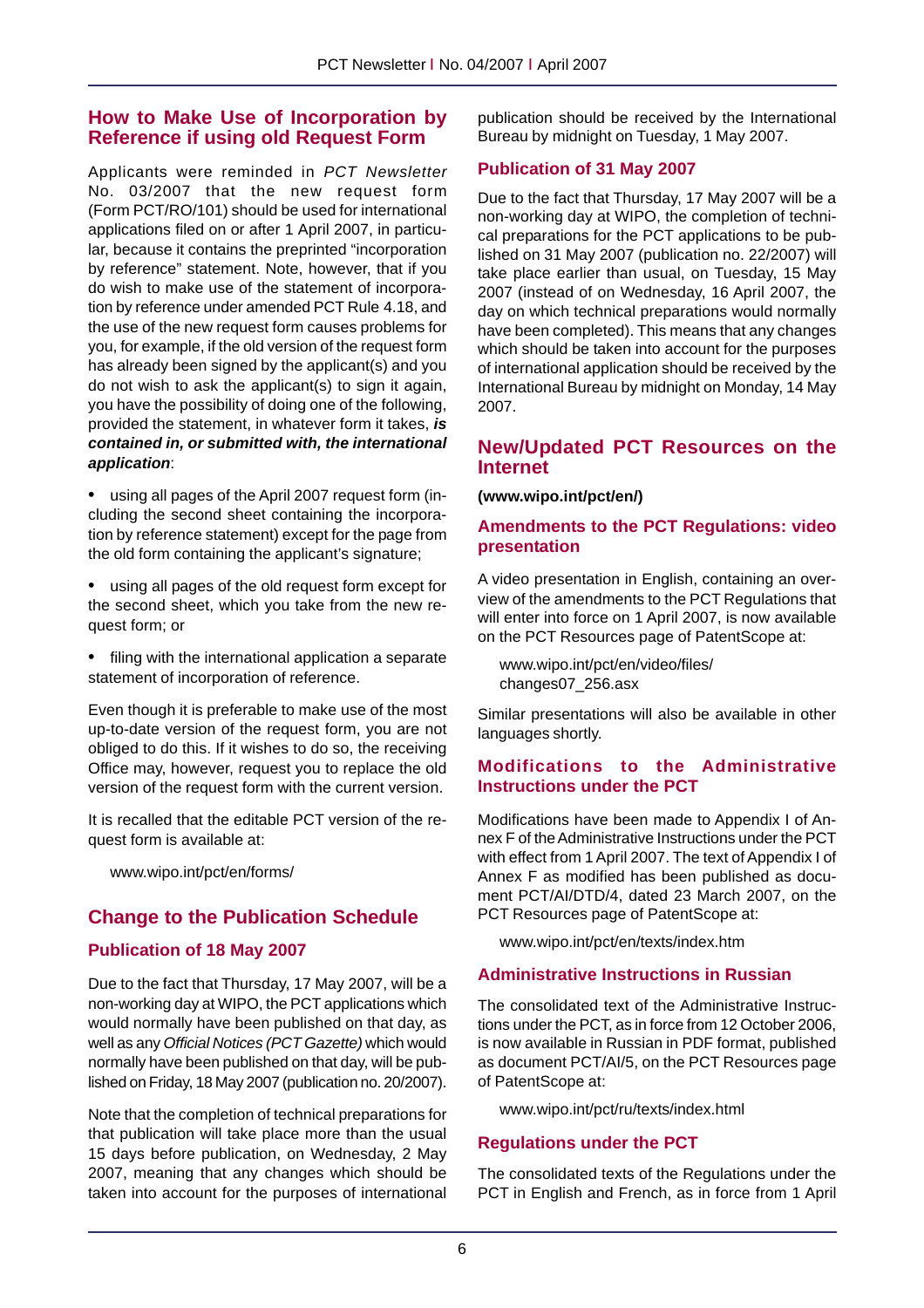2007, are now available on the PCT Resources page of PatentScope in html format (in addition to PDF format) at, respectively:

www.wipo.int/pct/en/texts/

www.wipo.int/pct/fr/texts/

For information on the paper version of the *Patent Cooperation Treaty and the Regulations under the PCT*, see below.

### **Request and demand forms**

The April 2007 versions of the request form (PCT/RO/101) and demand form (PCT/IPEA/401) in English, French, German and Spanish, in editable PDF format, are now available on the PCT Resources page of PatentScope at:

www.wipo.int/pct/en/forms/

#### **Receiving Office forms**

Receiving Office forms, as in force from 1 April 2007, in English and French, in PDF editable format, are now available on the PCT Resources page of Patent-Scope at:

www.wipo.int/pct/en/forms/

#### **PCT Reform**

The documents for the upcoming PCT Reform Meeting, which will be held in Geneva from 23 to 27 April 2007, are now available on WIPO's website at:

www.wipo.int/meetings/en/ details.jsp?meeting\_code=pct/r/wg/9

## **Patent Cooperation Treaty and Regulations under the PCT (April 2007 edition)**

The International Bureau has published new editions of the English and French texts of the *Patent Cooperation Treaty (PCT) and Regulations under the PCT*, as in force from 1 April 2007.

The price of the publication is 24 Swiss francs by regular mail, or 28 Swiss francs by priority mail. Orders, which should refer to WIPO Publication No. 274 and indicate the language in which the publication is required, should be addressed to the Design, Marketing and Distribution Section at WIPO:

| fax:                    | (41-22) 740 18 12          |
|-------------------------|----------------------------|
| e-mail:                 | publications.mail@wipo.int |
| electronic<br>bookshop: | www.wipo.int/ebookshop     |
| mailing<br>address:     | see address on page 2      |

Other languages will be available shortly. For information on the Internet version of the new consolidated text of the Regulations under the PCT, see "New/updated PCT resources on the Internet," above.

# **PatentScope Search Service**

(www.wipo.int/pctdb)

#### **Full text search range broadened**

On 26 March 2007, the PatentScope database was extended, in the case of the Latin character languages (English, French, Spanish, and German), to allow users to search full text data from 1978 (the first year that international applications were published) to present day. Prior to 26 March 2007, it was possible to search the full text of claims and descriptions back to July 1998.

The full text data includes all published text of PCT international applications (including bibliographic data, descriptions and claims) that were filed in English, French, Spanish or German. This 20-year extension of availability of claims and descriptions means users will get more results than searching front page bibliographic data only. Searches of full text can be carried out in the following ways:

• in the default Structured Search interface: choose "Any Field".

• in the Advanced Search interface: choose "Full text"

• in the Simple Search interface: precede your text with the field codes CL/ (to search claims) and DE/ (to search descriptions). Text not preceded by a field code will search only the front page bibliographic data in the Simple Search interface.

#### **Extension of PatentScope Glossary**

On 28 March 2007, the PatentScope search Glossary was reformatted and extended to 87 terms. It is available at:

www.wipo.int/pctdb/en/help-results.html

The purpose of the Glossary is to help searchers to understand the terminology used when searching the PatentScope database.

# **PCT-SAFE Update**

## **Release of new version of the PCT-SAFE Client software**

A new version of the PCT-SAFE Client software (version 3.51.018.193), dated 1 April 2007, may now be downloaded from the PCT-SAFE website at: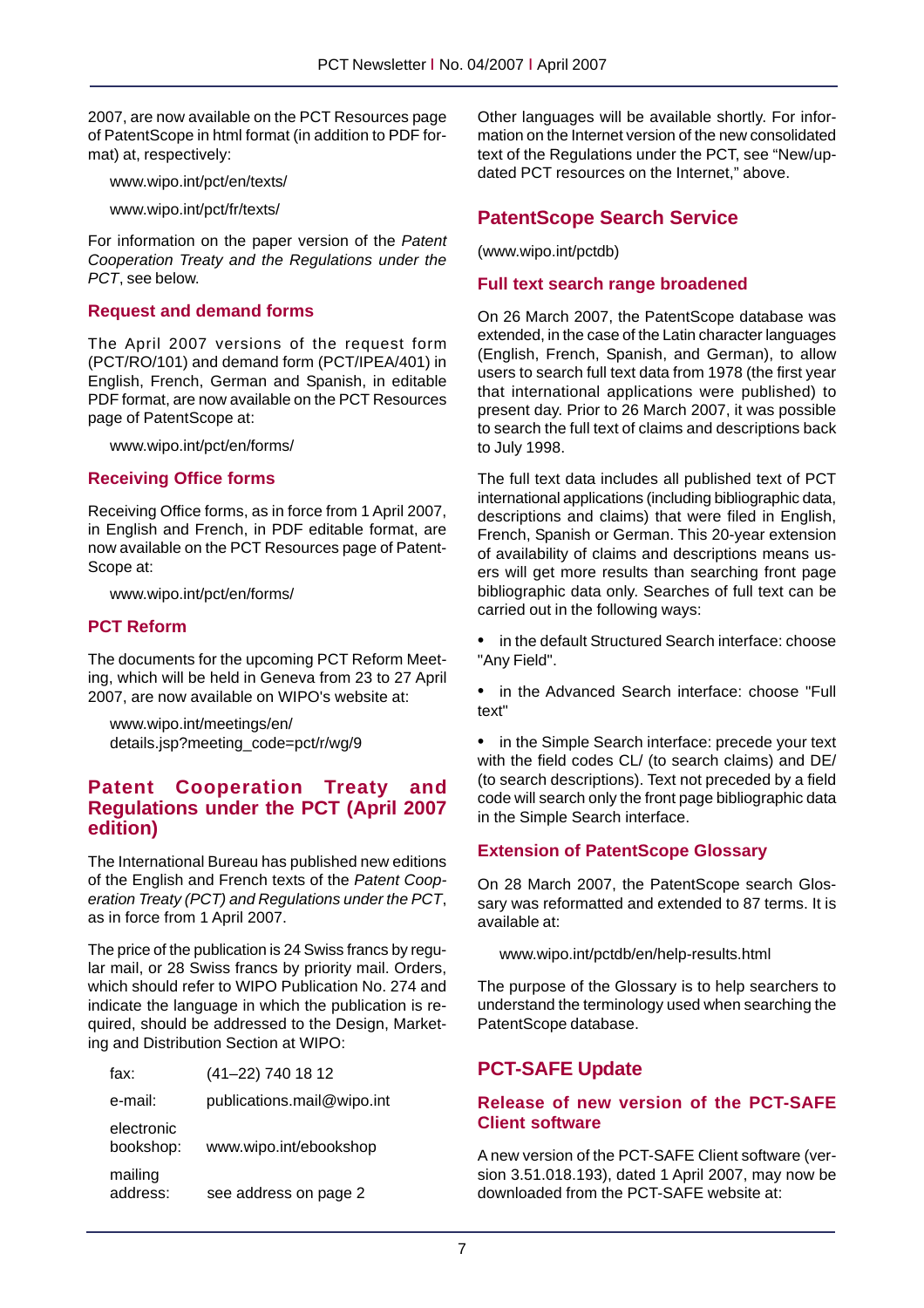www.wipo.int/pct-safe/en/support/ download\_client.htm

This version ("build 193") includes modifications to the PCT request form, the latest new PCT Contracting States, enhanced Annex F compliance checking for fully electronic applications, revised fee schedules and other PCT updates.

Further details are available on the PCT-SAFE website at:

www.wipo.int/pct-safe/en/index.htm

# **Notice to Users of the EPO's** *epoline* **Online Filing Software**

Applicants who file international applications in electronic form via the European Patent Office's *epoline* Online Filing Software on or after 1 April 2007 should be aware that, due to some delays in the implementation of the April 2007 Rule changes and in view of the necessary time for the incorporation of the changes made in this context to the PCT request into the *epoline* Online Filing Software, an update of that software which includes the April 2007 Rule changes will most likely only be available some weeks after 1 April 2007.

As a result, applicants using the *epoline* ® Online Filing Software for the filing of international applications between 1 April 2007 and the time when the updated software becomes available, will not as easily be able to take advantage of some of the new features of the 1 April 2007 Rule changes. This concerns primarily the possibility to incorporate by reference missing elements or parts into the international application (amended PCT Rule 20). In order to rely on the incorporation by reference, pursuant to PCT Rules 4.18 and 20, a statement of incorporation by reference needs to be included in the request at the time of filing, or if not contained in the request on that date, it has to be otherwise contained in, or submitted with, the international application.

Both the paper request form and the request in the PCT-SAFE software (fully electronic and PCT-EASY mode) will include such a statement as of 1 April 2007. Applicants using the *epoline* Online Filing Software will, however, not have such a statement included in the software until the PCT plug-in is updated, and if they wish to make use of the new Rule, they should *add such a statement either in the request (as an Annotation or Remark) or as a separate document submitted together with the international application*.

# **Practical Advice**

#### *Restoration of the right of priority where the international application is filed more than 12 months from the filing date of the earlier application whose priority is claimed.*

*Q: I am just about to file an international application in which the priority of an earlier national application is claimed. Unfortunately, however, I have missed the 12-month priority period as the earlier application was filed 12 months and two weeks ago. Is it possible to restore the right of priority, and if so, how do I do this?*

A: Amendments to the PCT Regulations have been made, with effect from 1 April 2007, to enable the applicant to restore the right of priority of an earlier filed application if the international application is filed outside the priority period (that is, after the expiration of 12 months from the filing date of the earlier application whose priority is claimed (PCT Rule 2.4)), provided that the international application is filed within two months from the date on which the priority period expired. For example, if your earlier application had been filed on 1 March 2006, the priority period would have expired on 1 March 2007, and, provided your international application is filed by 1 May 2007, it may still be possible for you to request the restoration of the right of priority.

If you include the priority claim and you do not request the restoration of the right of priority, the receiving Office, provided that that Office has not notified the International Bureau (IB) of the incompatibility of PCT Rule 26*bis*.3 with its national law (for a list of such Offices, see: www.wipo.int/pct/en/texts/reservations/res\_incomp.pdf), may notify you of the possibility of submitting to the receiving Office a request to restore the right of priority by way of revised Form PCT/RO/110 ("Invitation to Correct Priority Claim and/ or Notification of Possibility to Request Restoration of the Right of Priority").

Such a request for the restoration of the right of priority may be made, subject to certain conditions, during the international phase before the receiving Office (PCT Rule 26*bis*.3), or later, during the national phase, before the designated Office (PCT Rule 49*ter*.2). The conditions and procedures applicable before each authority are discussed, separately, below.

# **(A) Request for the restoration of the right of priority during the international phase**

## **PCT Rule 26***bis***.3 "Restoration of the Right of Priority by Receiving Office"**

It may be more beneficial for applicants to request the restoration of the right of priority initially during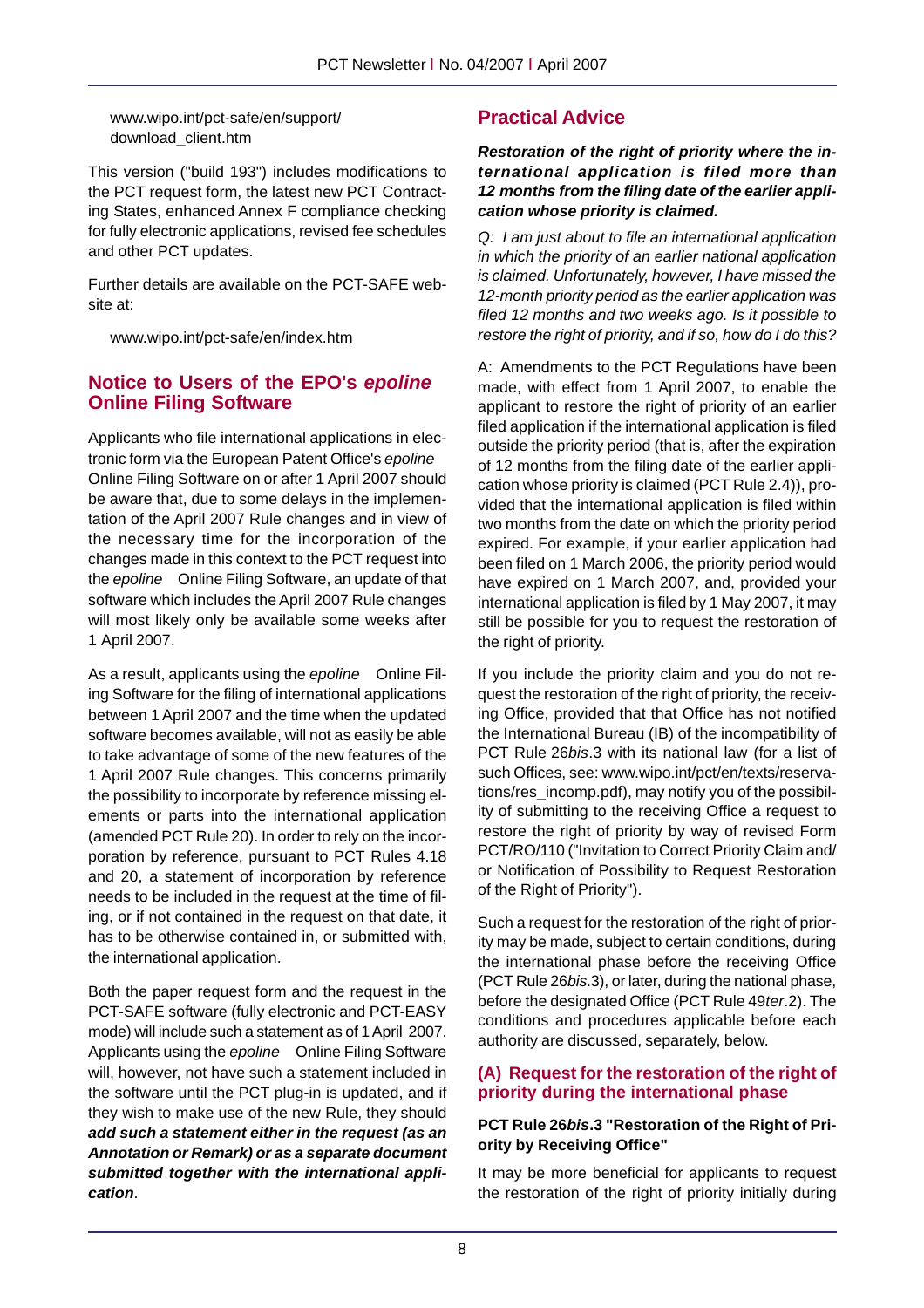the international phase with the receiving Office, as the decision of the receiving Office may have effect in many of the designated Offices. Note, however, that *it is not possible to restore the priority claim before the receiving Office in all situations, and it is not possible to do so before all receiving Offices* - there are several conditions which must be met, and actions that must be taken, as described below:

(1) The international application must be filed on or after 1 April 2007 (the date of entry into force of the new rule).

(2) The receiving Office with which the international application is filed should be one which has not filed a notice under PCT Rule 26*bis*.3(j) of the incompatibility of PCT Rule 26*bis*.3(a) to (i) with its national law - requests for the restoration of the right of priority should not be made before the receiving Offices of the States and intergovernmental organization that have notified the IB of such incompatibility<sup>1</sup>. If the receiving Office with which you normally file is one of these Offices, you have the usual option of filing your international application with the IB as receiving Office (RO/IB), which does allow for the restoration of the right of priority. Notwithstanding, if you do file an application with a receiving Office which has notified the IB of such incompatibility, the receiving Office may apply the procedure under PCT Rule 19.4(a)(iii) whereby it will transmit the application to RO/IB.

Furthermore, even if a receiving Office has notified the IB of the incompatibility of PCT Rule 26*bis*.3 with its national law, PCT Rule 26*bis*.2(c)(iii), which is applicable in respect of *all* receiving Offices, provides that a priority claim shall not be considered void if the international filing date is within two months from the date on which the priority period expired. Also, the date of the earlier application will serve as a basis to calculate time limits during the international phase.

(3) Depending on the criteria applied by the receiving Office<sup>2</sup>, one of the following criteria for restoration must be satisfied:

a) the failure to file the international application within the priority period occurred in spite of due care required by the circumstances having being taken; or

b) the failure to file the international application within the priority period was unintentional.

Note that some receiving Offices will, if the applicant so requests, apply both criteria - first "due care" and then the more lenient "unintentional".

If conditions (1) and (2) are met and you think that the applicable criterion for restoration of the right of priority under (3) can be satisfied, the following actions must be taken, where applicable:

(4) The request for restoration of the right of priority (hereinafter: "request for restoration") must be filed with the receiving Office within the time limit of two months from the expiration of the priority period; if made at the time of filing the international application, it should preferably be made by using the Section provided for this purpose in Box No. VI "Priority Claim" of the request form dated 1 April 2007. If filed separately, it can be submitted in a letter (there is no specific form for this).

(5) The request for restoration must be supplemented by a statement explaining the reasons for failure to file the international application within the priority period. That statement should indicate, for each earlier application concerned, the filing date, the earlier application number and the name or two-letter code of the country, Member of the World Trade Organization, regional Office or receiving Office. Then, for each earlier application concerned, the applicant should state the reasons for the failure to file the international application within the priority period (PCT Rules 26*bis*.3(a) and 26*bis*.3(b)(ii)).

(6) Some receiving Offices<sup>2</sup> may require the payment of a fee, which should be paid within the time limit of two months from the expiration of the priority period (PCT Rule 26*bis*.3(e)).

 $(7)$  Some receiving Offices<sup>2</sup> may require the furnishing, within a reasonable time limit, of a declaration or other evidence in support of the statement of reasons (PCT Rule 26*bis*.3(f)). This should preferably be submitted to the receiving Office together with the request for restoration.

Note that the time limit for submitting the request for restoration and/or, if applicable, the fee payable therefor, may be less than two months from the expiration of the priority period where the applicant makes a request for early publication under PCT Article 21(2)(b), in which case they should be submitted before the completion of technical preparations for publication (PCT Rule 26*bis*.3(e)).

For the restoration of the right of priority to be effective, the receiving Office must find that the criterion applied by it has been satisfied. When the receiving Office has made a decision on the request for restoration, it will notify the applicant and the International Bureau of its decision and of the criterion for restora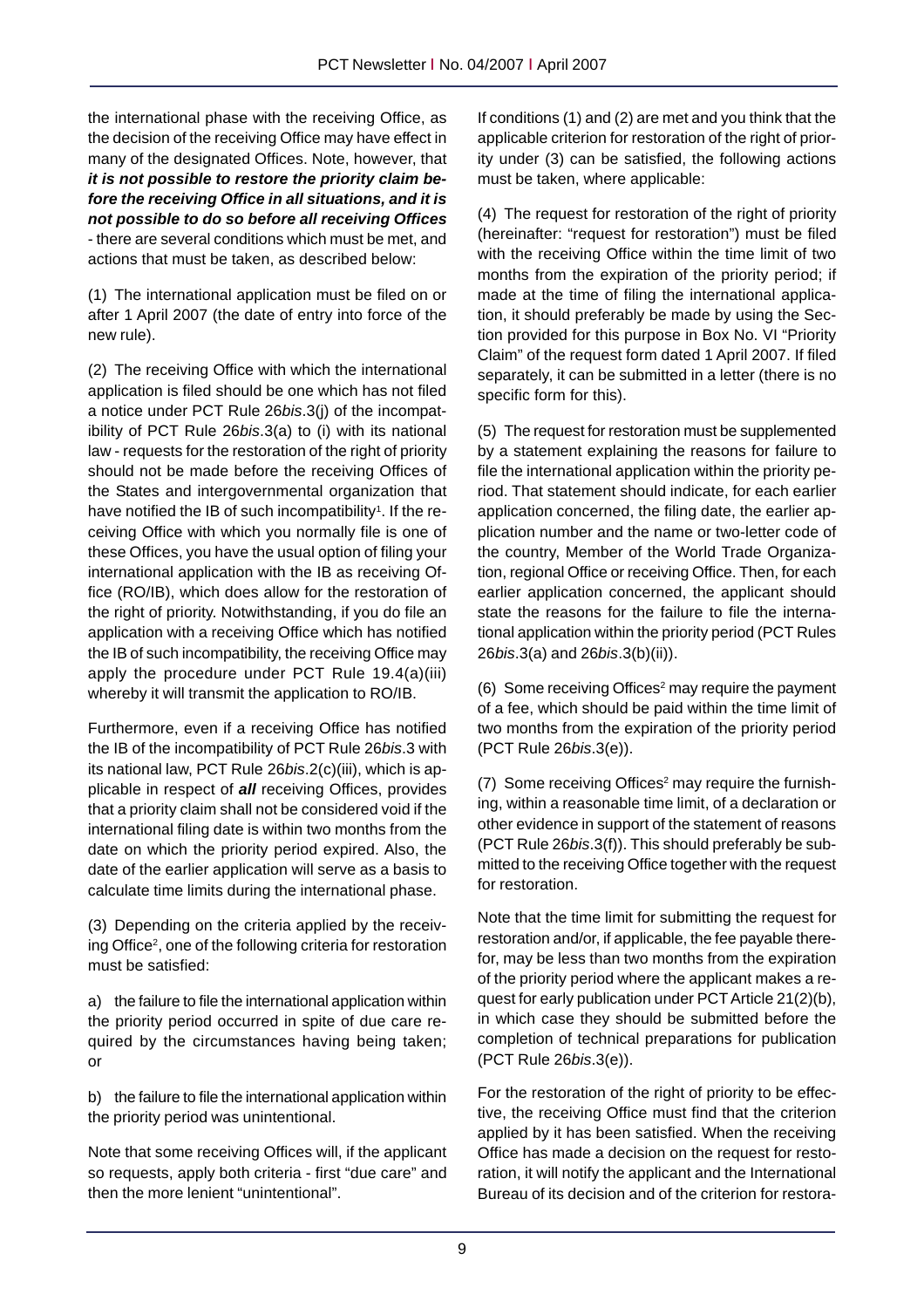tion upon which the decision was based (PCT Rule 26*bis*.3(h)(iii)). It is important to note that even if the receiving Office restores the priority claim, the validity of the priority claim in the national phase cannot be assured (see further details about the designated office, below).

#### **Rule 49***ter***.1 "Effect of Restoration of Right of Priority by Receiving Office" on designated Office**

#### *(1) Where the right of priority has been restored by the receiving Office:*

The restoration of the right of priority by the receiving Office is, in principle, binding on the designated Office, but a limited review by the latter is possible. Whether the designated Office accepts the decision of the receiving Office will depend on:

(a) whether the designated Office has notified the IB of the incompatibility of PCT Rule 49*ter*.1 with its national law - if it is one of the Offices of the States or intergovernmental organization which has notified the IB of such incompatibility<sup>3</sup> it does not have to accept that decision;

(b) for all other designated Offices, it will depend on the criterion/criteria for restoration used by the receiving Office:

• any right of priority which has been restored using the "in spite of due care" criterion is effective, subject to PCT Rule 49*ter*.1(c) and (d), in all such designated Offices;

any right of priority which has been restored using the "unintentional" criterion is effective, subject to PCT Rule 49*ter*.1(c) and (d), in all such designated Offices which, under their applicable national law, apply that criterion or a criterion which, from the viewpoint of the applicant, is more favorable.

#### *(2) Where the request for restoration of the right of priority has been refused by the receiving Office:*

No designated State is bound by the decision of the receiving Office; any designated Office may consider the request for restoration submitted to the receiving Office to be a request for restoration submitted to it as designated Office under PCT Rule 49*ter*.2(a). It is recalled that even if the receiving Office refused to restore the right of priority, the priority claim will not be considered void during the international phase (see PCT Rule 26*bis*.2(c)(iii)).

## **(B) Request for the restoration of the right of priority during the national phase**

#### **Rule 49***ter***.2 "Restoration of Right of Priority by Designated Office"**

According to PCT Rule 49*ter*.2, where the international application claims the priority of an earlier application and has an international filing date which is later than the date on which the priority period expired but within the period of two months from that date, the designated Office will, on the request of the applicant, restore the right of priority if the Office finds that a criterion for restoration applied by it is satisfied. You may want to request the restoration of the right of priority in the national phase, rather than in the international phase, in the following situations:

• if the receiving Office was one of those which have declared that PCT Rule 26*bis*.3 is incompatible with its national law, and the international application was not transmitted to the IB as receiving Office under PCT Rule 19.4;

• if the receiving Office refused the request for restoration; or

• if you simply did not request the restoration of the right of priority during the international phase.

If you request the restoration of the priority right before the designated Office, there are several conditions which must be met and actions that must be taken, as described below:

(1) The international application must be filed on or after 1 April 2007, or, if the international application was filed before 1 April 2007, the acts referred to in PCT Article 22(1) must be performed on or after 1 April 2007.

(2) The request for restoration must be filed within a time limit of one month from the applicable time limit under PCT Article 22. As was indicated above, even where the receiving Office has refused to restore the right of priority, the priority claim remains in the application and time limits will be calculated from the filing date of the priority claim which has not been restored, including the time limit under PCT Article 22.

(3) That request should state the reasons for the failure to file the international application within the priority period and, where applicable before the designated Office concerned<sup>2</sup>, be accompanied by any declaration or other evidence required and a fee.

(4) The designated Office will restore the right of priority if it finds that the criterion for restoration applied by it $2$  is satisfied.

(5) It may not be possible to restore the right of priority before a designated Office if it is the Office of one of the States or intergovernmental organization which has notified the IB of the incompatibility of PCT Rule 49 ter.2 with its national law<sup>3</sup>.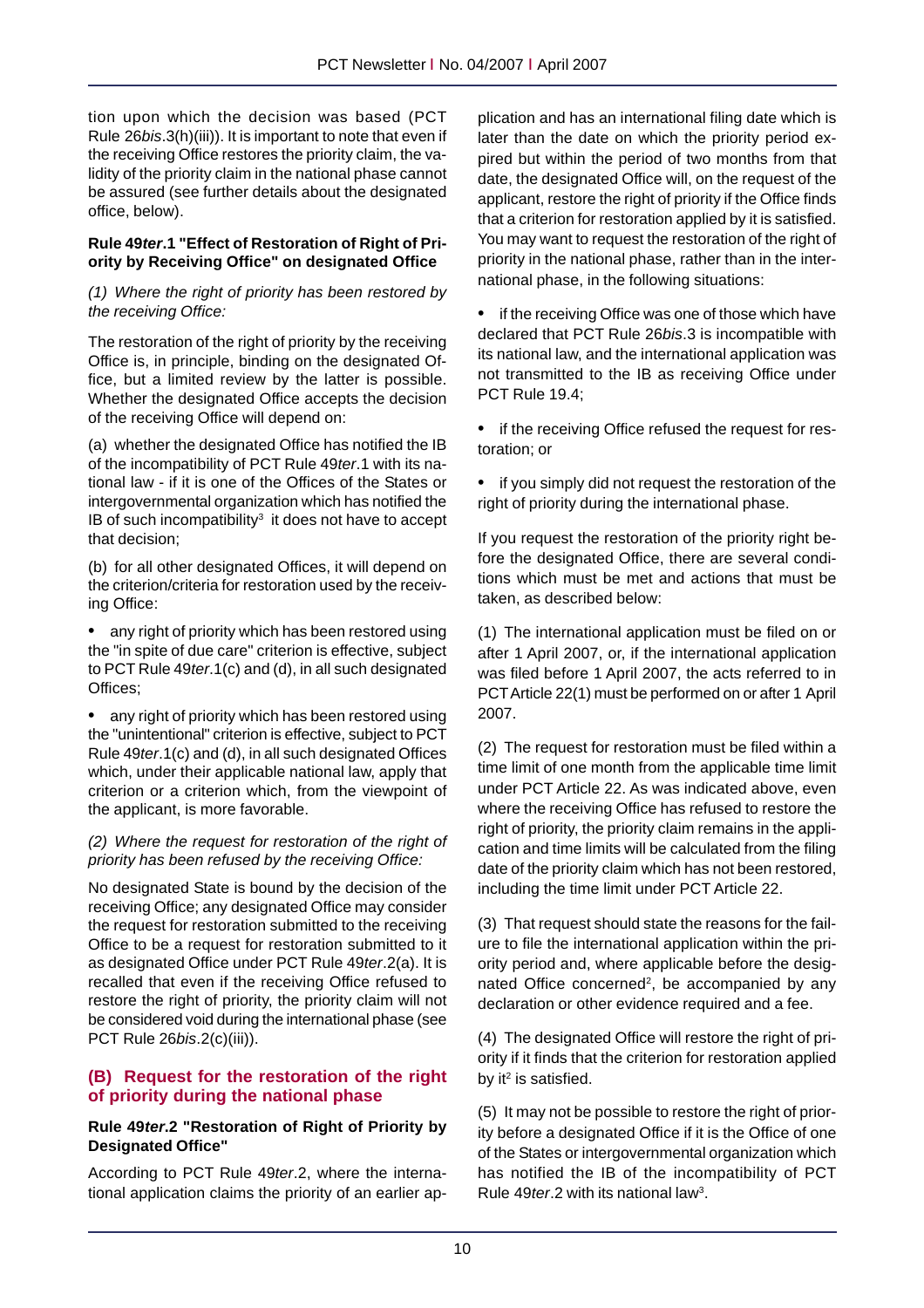A table showing information furnished to the IB by receiving Offices and designated Offices on the criterion/criteria applied by them, and on whether a fee is payable and/or whether other evidence is required in support of the request for restoration is under preparation and will be published shortly on the PCT Resources page of PatentScope. Information on the criteria applied by, and the requirements of the Offices will also be published shortly in the *PCT Applicant's Guide*, Annex C, and will be notified in the *PCT Newsletter* and the *Official Notices (PCT Gazette)* as and when the IB is notified of those requirements or of any changes to them.

#### **Footnotes to practical advice:**

- 1. The Offices of the following States and intergovernmental organization have notified the IB of the incompatibility of PCT Rule 26*bis.*3 with the national law applied by them: Algeria, Belgium, Brazil, Colombia, Cuba, Czech Republic, European Patent Office, France, Germany, Greece, Hungary, India, Indonesia, Italy, Japan, Norway, Philippines, Portugal, Republic of Korea, Singapore, Spain (situation on 1 April 2007).
- 2. See last paragraph for further information.
- 3. The Offices of the following States and intergovernmental organization have notified the IB of the incompatibility of PCT Rule 49*ter*.1 and 2 with the national law applied by them: Algeria, Brazil, Canada, China, Colombia, Cuba, Czech Republic, European Patent Office, Germany, Hungary, India, Indonesia, Japan, Lithuania, Mexico, Norway, Philippines, Portugal, Republic of Korea, Singapore, Spain, Sweden, Turkey, United States of America (situation on 1 April 2007).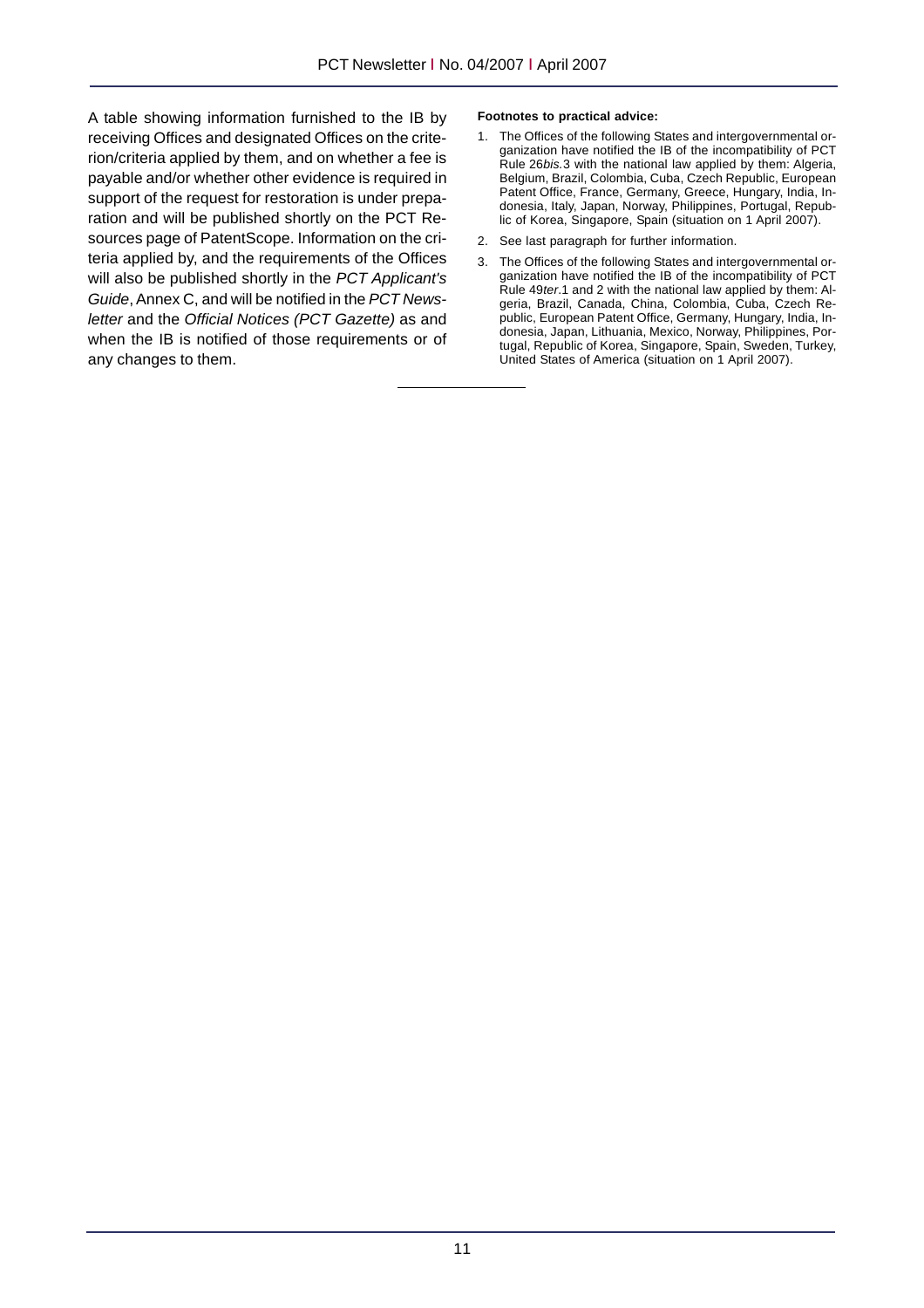| <b>PCT Seminar Calendar</b>                        |                                  |                                                                                                |                                                                                                                                                                                                                           |
|----------------------------------------------------|----------------------------------|------------------------------------------------------------------------------------------------|---------------------------------------------------------------------------------------------------------------------------------------------------------------------------------------------------------------------------|
| Dates and<br>location                              | Language<br><b>of</b><br>seminar | <b>Nature of seminar;</b><br><b>WIPO speakers</b><br>(and others where known)                  | <b>Organizer and</b><br>contact numbers                                                                                                                                                                                   |
| 16 April 2007<br>Munich (DE)                       | German                           | PCT update seminar<br>WIPO speaker: Mrs. Coeckelbergs                                          | Forum Institut für Management GmbH<br>Tel: (49-6221) 500 500<br>Fax: (49-6221) 500 505<br>E-mail: a.kapeller@forum-institut.de                                                                                            |
| 17-18 April 2007<br>Zagreb (HR)                    | English                          | <b>PCT</b> seminar<br>WIPO speakers: Mr. Carrasco<br>Pradas and Ms. Trpkovska                  | State Intellectual Property Office of the<br>Republic of Croatia<br>(Mr. Bojan Benko)<br>Tel: (385-1) 610 94 27<br>Fax: (385-1) 611 20 17<br>E-mail: bojan.benko@dziv.hr.                                                 |
| 18-19 April 2007<br>Helsinki (FI)                  | Finnish                          | Seminar for patent administrators on<br>the PCT and PCT-SAFE<br>WIPO speaker: Mrs. Metcalfe    | Helsinki University of Technology,<br>Lifelong Learning Institute Dipoli<br>(Ms. Arja Andsten)<br>Tel: (358-9) 451 40 47<br>Fax: (358-9) 451 40 68<br>E-mail: arja.andsten@dipoli.tkk.fi<br>Internet: www.dipoli.tkk.fi   |
| 19-20 April 2007<br>Bratislava (SK)                | English                          | PCT seminar<br>WIPO speakers: Mrs. Coeckelbergs<br>and Mr. Genin                               | European Patent Institute (EPI)<br>(Ms. Martina Fromm)<br>Tel: (49-89) 24 20 52 15<br>Fax: (49-89) 24 20 52 20<br>E-mail: info@patentepi.com                                                                              |
| 19-20 April 2007<br>London (GB)                    | English                          | Basic formalities seminar on the<br><b>PCT</b><br>WIPO speakers: Ms. Bonvallet and<br>Ms. Aeri | Management Forum Ltd<br>Tel: (44-1483) 57 00 99<br>Fax: (44-1483) 53 64 24<br>E-mail:<br>josephine.leak@management-forum.co.uk                                                                                            |
| 27-28 April 2007<br>Concord, New<br>Hampshire (US) | English                          | Comprehensive PCT seminar<br>WIPO speakers: Mrs. Bidwell and<br>Mr. Reed                       | Franklin Pierce Law Center<br>(Ms. Carol Ruh)<br>Tel: (1-603) 228 15 41, ext. 1108<br>Fax: (1-603) 224 33 42<br>E-mail: cruh@piercelaw.edu<br>Internet: www.piercelaw.edu/pct                                             |
| 15 May 2007<br>Sapporo (JP)                        | Japanese                         | PCT seminar for patent<br>administrators at universities<br>WIPO speaker: Mr. Takahashi        | University Technology Transfer<br>Association, Japan (UNITT)<br>(Mr. Fukuda)<br>Tel: (81-3) 54 02 18 57<br>Fax: (81-3) 54 02 18 59<br>Internet: www.jauiptm.jp                                                            |
| 15-16 May 2007<br>Paris (FR)                       | French                           | Basic PCT seminar<br>WIPO speakers: to be announced                                            | Institut national de la propriété<br>industrielle (INPI)<br>(Ms. Marie Vlamynck and<br>Ms. Dominique Antoine)<br>Tel: (33-1) 53 04 53 04<br>Fax: (33-1) 53 04 52 652<br>E-mail: mvlamynck@inpi.fr and<br>dantoine@inpi.fr |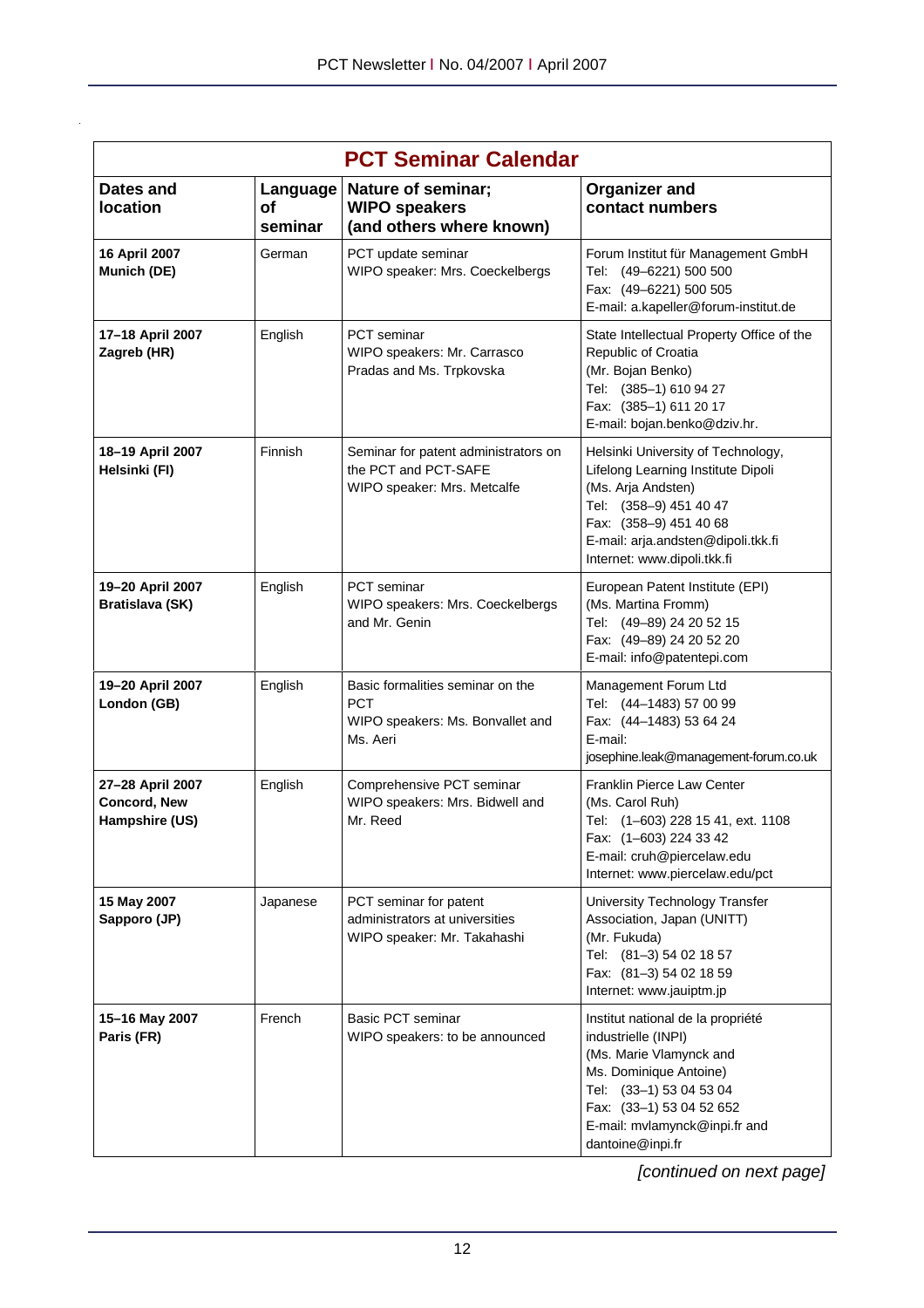| <b>PCT Seminar Calendar [continued]</b> |                           |                                                                                                                                                                                                                       |                                                                                                                                                                                                                                                                                 |
|-----------------------------------------|---------------------------|-----------------------------------------------------------------------------------------------------------------------------------------------------------------------------------------------------------------------|---------------------------------------------------------------------------------------------------------------------------------------------------------------------------------------------------------------------------------------------------------------------------------|
| <b>Dates and</b><br>location            | Language<br>οf<br>seminar | Nature of seminar;<br><b>WIPO speakers</b><br>(and others where known)                                                                                                                                                | <b>Organizer and</b><br>contact numbers                                                                                                                                                                                                                                         |
| 16 May 2007<br>Tokyo (JP)               | Japanese                  | PCT seminar for patent<br>administrators at universities<br>WIPO speaker: Mr. Takahashi                                                                                                                               | University Technology Transfer<br>Association, Japan (UNITT)<br>(Mr. Fukuda)<br>Tel: (81-3) 54 02 18 57<br>Fax: (81-3) 54 02 18 59<br>Internet: www.jauiptm.jp                                                                                                                  |
| 18 May 2007<br>Fukuoka (JP)             | Japanese                  | PCT seminar for patent<br>administrators at universities<br>WIPO speaker: Mr. Takahashi                                                                                                                               | (see Tokyo, above)                                                                                                                                                                                                                                                              |
| 22 May 2007<br><b>Brussels (BE)</b>     | French                    | PCT presentation within the<br>framework of the "Cours de<br>formation de base en droit européen<br>des brevets 2006-2007"<br>WIPO speaker: Mr. Genin<br>[Note that only a limited number of<br>places are available] | Centre d'études internationales de la<br>propriété industrielle (CEIPI) and the<br>Institut des mandataires agréés près<br>l'Office européen des brevets (EPI)<br>(Mr. Thierry Debled)<br>Tel: (32-65) 40 08 19<br>Fax: (32-65) 31 14 74<br>E-mail: Thierry.Debled@vesuvius.com |
| 23-24 May 2007<br>Copenhagen (DK)       | English                   | <b>PCT</b> seminar<br>WIPO speakers: Ms. Schwarz and<br>Ms. Trpkovska                                                                                                                                                 | Danish Patent and Trademark Office<br>(Ms. Turner)<br>Tel: (45) 43 50 65 87<br>Fax: (45) 43 50 80 01<br>E-mail: LKT@dkpto.dk                                                                                                                                                    |
| 7-8 June 2007<br>Ottawa (CA)            | English                   | 2007 Canadian PCT Administrators'<br>Roundtable<br>WIPO speakers: Mr. Baron and<br>Ms. Aeri<br>[Requirement: minimum 2 years<br>experience in PCT and foreign filing;<br>limited number of places available]          | Borden Ladner Gervais LLP<br>(Ms. Sue Gibson)<br>Tel: (1-613) 787 35 50<br>Fax: (1-613) 787 35 58<br>E-mail: sgibson@blgcanada.com                                                                                                                                              |
| 13-14 June 2007<br>Hamburg (DE)         | German                    | Advanced PCT seminar<br>WIPO speakers: Mr. Reischle and<br>Mrs. Coeckelbergs                                                                                                                                          | Forum Institut für Management GmbH<br>Tel: (49-6221) 500 500<br>Fax: (49-6221) 500 505<br>E-mail: a.kapeller@forum-institut.de                                                                                                                                                  |
| 11-12 September 2007<br>London (GB)     | English                   | Advanced PCT seminar<br>WIPO speakers: to be announced                                                                                                                                                                | Intellectual Property Administrators<br>Group (IPAG)<br>(Ms. Jacqueline Jones)<br>Tel: (44-207) 539 42 45<br>E-mail: member@jsjones.fsnet.co.uk                                                                                                                                 |
| 8-9 October 2007<br>Oslo (NO)           | English                   | PCT seminar for consultants<br>WIPO speakers: Mr. Genin and<br>Ms. Schwarz                                                                                                                                            | Norwegian Patent Office<br>(Vigdis Aaserud)<br>Tel: (47-22) 38 73 14/38 73 00<br>Fax: (47-22) 38 73 31<br>E-mail: vaa@patentstyret.no                                                                                                                                           |
| 11-12 October 2007<br>Helsinki (FI)     | English                   | Advanced PCT seminar<br>WIPO speakers: Mr. Genin and<br>Ms. Schwarz                                                                                                                                                   | National Board of Patents and<br>Registration of Finland<br>(Mr. Illmarinen)<br>Tel: (358-9) 69 39 52 36<br>Fax: (358-9) 69 39 53 22<br>E-mail: olli.ilmarinen@prh.fi                                                                                                           |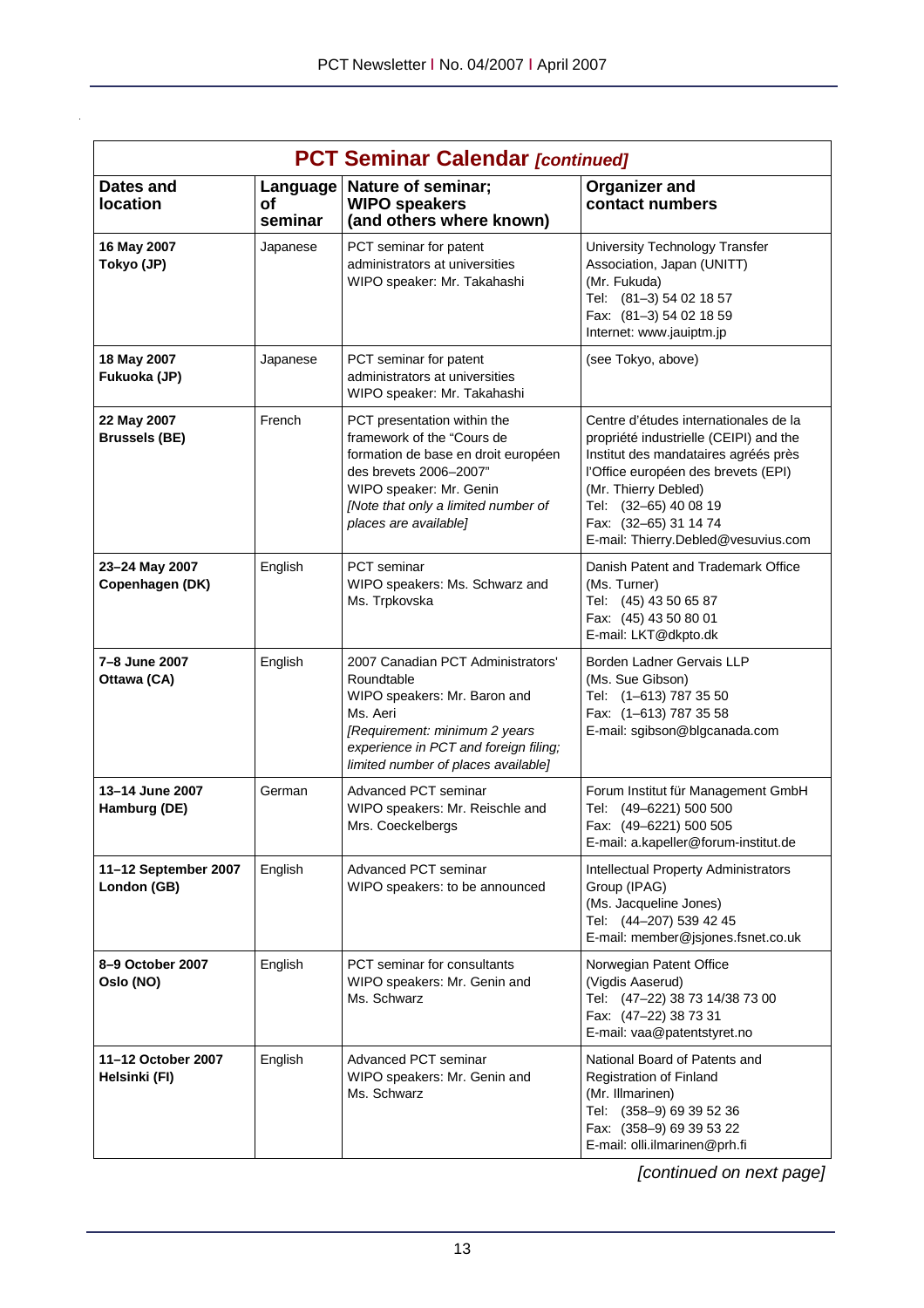|                                                             |                           | <b>PCT Seminar Calendar [continued]</b>                                                                       |                                                                                                                                                                                                                           |
|-------------------------------------------------------------|---------------------------|---------------------------------------------------------------------------------------------------------------|---------------------------------------------------------------------------------------------------------------------------------------------------------------------------------------------------------------------------|
| Dates and<br><b>location</b>                                | Language<br>οf<br>seminar | Nature of seminar;<br><b>WIPO speakers</b><br>(and others where known)                                        | Organizer and<br>contact numbers                                                                                                                                                                                          |
| 11-12 October 2007<br>London (GB)                           | English                   | 6 <sup>th</sup> Annual Conference for Senior<br><b>Patent Administrators</b><br>WIPO speaker: to be announced | Management Forum Ltd<br>Tel: (44-1483) 57 00 99<br>Fax: (44-1483) 53 64 24<br>E-mail:<br>josephine.leak@management-forum.co.uk                                                                                            |
| 24-25 October 2007<br>Paris (FR)                            | French                    | PCT seminar: "La demande PCT"<br>WIPO speakers: to be announced                                               | Institut national de la propriété<br>industrielle (INPI)<br>(Ms. Marie Vlamynck and<br>Ms. Dominique Antoine)<br>Tel: (33-1) 53 04 53 04<br>Fax: (33-1) 53 04 52 652<br>E-mail: mvlamynck@inpi.fr and<br>dantoine@inpi.fr |
| 28-29 November 2007<br><b>Boston, Massachusetts</b><br>(US) | English                   | <b>PCT</b> seminar<br>WIPO speakers: Mr. Reischle and<br>Mrs. Bidwell                                         | <b>Boston Patent Law Association</b><br>(Mr. Lee Carl Bromberg, President)<br>Tel: (1-617) 443 92 92<br>Fax: (1-617) 443 00 04 (Attention: Lee<br>Bromberg)<br>E-mail: lbromberg@bromsun.com                              |

#### **Other IP events**

#### **Strategic Innovation, Technology and Intellectual Property Management Executive Program, Geneva (CH), 16 to 19 April 2007**

An intensive program designed for middle to senior level executives who wish to learn how to strategically use the intellectual property regime to fuel innovation, maximize return on investment in R&D and move their firm up the technology ladder. The program blends innovation and technology management with IP management to offer a unique learning experience. Thought leaders from leading business schools and the corporate world will reveal unique insights and experiences using lectures, case studies, best practices and group discussions. The program includes the essentials of product design and development. For further information on this event, see: www.wipo.int/academy/en/execed/siipm/gva\_apr\_07/

#### **WIPO-Kellogg Biotechnology: Strategies for Management of Intellectual Property Executive Program, Chicago (US), 11 to 14 June 2007**

As companies seek to achieve competitive advantage through exploitation of their technological assets, managing intellectual property has become a key issue for these companies. In most cases, intellectual property is responsible for more than 70% of the market value of companies in the S & P index. This course is designed to expose participants to the various organizational skills needed so as to confidently develop, analyze and negotiate the IP of their corporation. Faculty from Kellogg School of Management and WIPO will help you understand the strategic issues involved in IP management. Special guest experts complement the foundations presented by the faculty. For further information on this event, see: www.wipo.int/academy/en/execed/sipm/chg\_jun\_07/index.html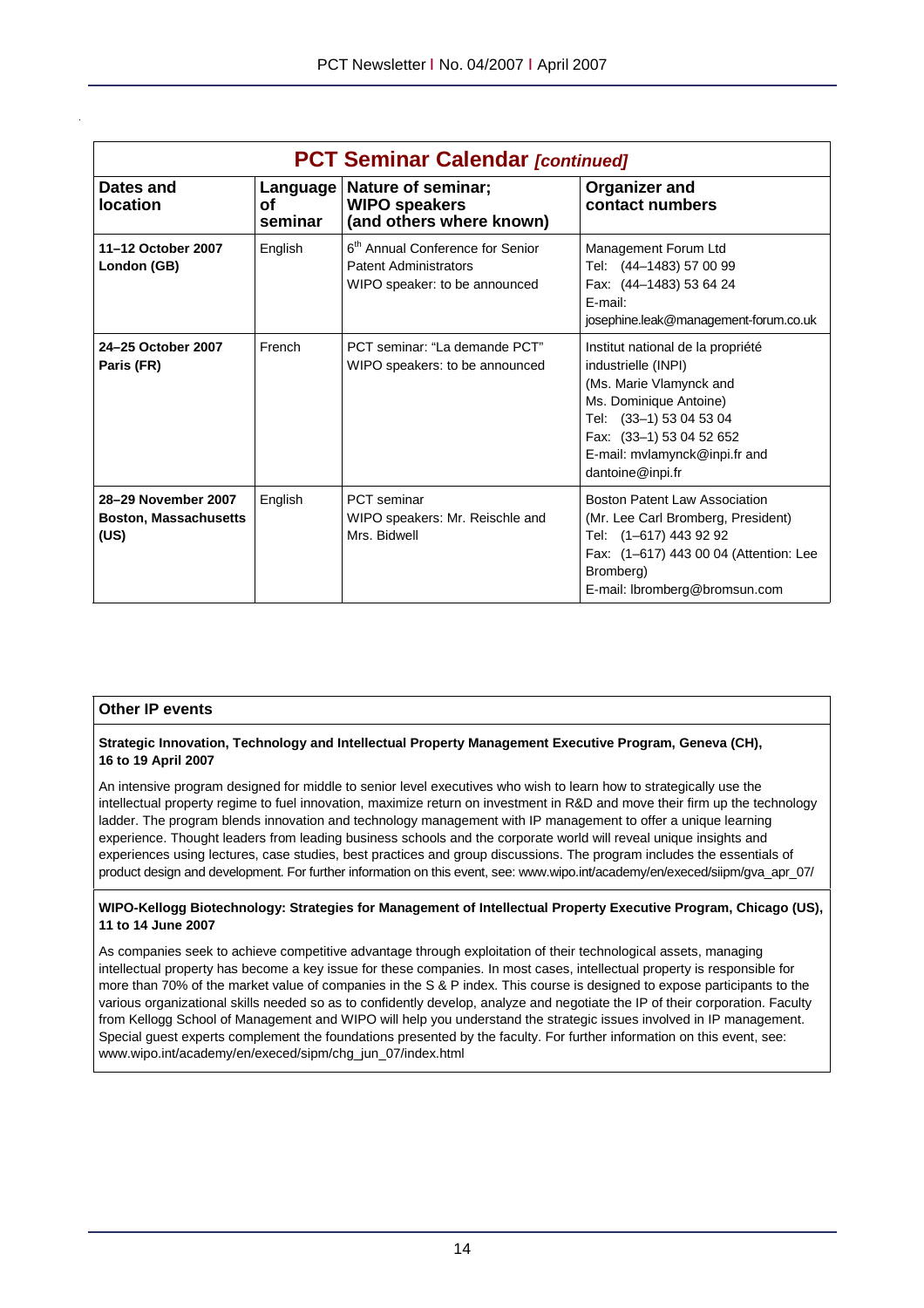# **PCT Fee Tables**

#### **(amounts on 1 April 2007, unless otherwise indicated)**

The following Tables show the amounts and currencies of the main PCT fees which are payable to the receiving Offices (ROs) and the International Preliminary Examining Authorities (IPEAs) during the international phase under Chapter I (Tables I(a) and I(b)) and under Chapter II (Table II). Fees which are payable only in particular circumstances are not shown; nor are details of certain reductions and refunds which may be available; such information can be found in the *PCT Applicant's Guide,* Annexes C, D and E. Note that all amounts are subject to change due to variations in the fees themselves or fluctuations in exchange rates. The international filing fee may be reduced by CHF 100 under certain circumstances where the request is prepared using the PCT-EASY features of the PCT-SAFE software or by CHF 200 or 300 where the international application is filed in electronic form, as prescribed; see Item 3(a), (b) and (c) of the Schedule of Fees (annexed to the Regulations under the PCT) and the *PCT Applicant's Guide*, paragraph 202(A). A 75% reduction in the international filing fee (including the fee per sheet over 30) and the handling fee, as well as an exemption from the transmittal fee payable to the International Bureau as receiving Office, is also available to applicants from certain States—see footnotes 2 and 12. (Note that if the CHF 100, 200 or 300 reduction, as the case may be, and the 75% reduction are applicable, the 75% reduction is calculated *after* the CHF 100, 200 or 300 reduction.) The footnotes to the Fee Tables follow Table II.

#### *Key to abbreviations used in fee tables:*

| eq          | equivalent of $-$           | <b>BGL</b> | <b>Bulgarian lev</b>   | GEL        | Georgian lari     | LTL        | Lithuanian litas   | <b>SDP</b> | Sudanese pound             |
|-------------|-----------------------------|------------|------------------------|------------|-------------------|------------|--------------------|------------|----------------------------|
| <b>IPEA</b> | International Preliminary   | <b>BRR</b> | Brazilian real         | <b>GHC</b> | Ghanaian cedi     | <b>LVL</b> | Latvian lat        | <b>SEK</b> | Swedish krona              |
|             | <b>Examining Authority</b>  | <b>BYR</b> | Belarussian rouble     | <b>HRK</b> | Croatian kuna     | <b>MAD</b> | Moroccan dirham    | SGD        | Singapore dollar           |
| <b>ISA</b>  | International Searching     | <b>BZD</b> | Belize dollar          | <b>HUF</b> | Hungarian forint  | MDL        | Moldovan leu       | <b>SKK</b> | Slovak koruna              |
|             | Authority                   | CAD        | Canadian dollar        | <b>IDR</b> | Indonesian rupiah | MKD        | Macedonian denar   | TJS        | Tajik somoni               |
| RO.         | receiving Office            | <b>CHF</b> | Swiss franc            | <b>ILS</b> | New Israel shekel | <b>MWK</b> | Malawian kwacha    | TND        | Tunisian dinar             |
|             |                             | CNY        | Yuan renminbi          | <b>INR</b> | Indian rupee      | <b>MXP</b> | Mexican peso       | TTD        | <b>Trinidad and Tobago</b> |
| Currencies: |                             | <b>COP</b> | Colombian peso         | <b>ISK</b> | Icelandic krona   | <b>NOK</b> | Norwegian krone    |            | dollar                     |
|             |                             | <b>CUC</b> | Cuban convertible peso | <b>JPY</b> | Japanese yen      | <b>NZD</b> | New Zealand dollar | <b>UAH</b> | Ukrainian hryvnia          |
| <b>AED</b>  | <b>United Arab Emirates</b> | <b>CYP</b> | Cyprus pound           | <b>KES</b> | Kenvan shilling   | <b>PGK</b> | Kina               | USD        | US dollar                  |
|             | dirham                      | CZK        | Czech koruna           | <b>KGS</b> | Kyrgyz som        | PHP        | Philippine peso    | VND        | Vietnamese dong            |
| <b>ALL</b>  | Albanian lek                | <b>DKK</b> | Danish krone           | <b>KPW</b> | KP won            | <b>PLZ</b> | Polish zlotv       | <b>XAF</b> | CFA franc BEAC             |
| <b>AMD</b>  | Armenian dram               | <b>DZD</b> | Algerian dinar         | <b>KRW</b> | KR won            | <b>ROL</b> | Romanian leu       | ZAR        | South African rand         |
| <b>AUD</b>  | Australian dollar           | <b>EEK</b> | Estonian kroon         | <b>KZT</b> | Kazakh tenge      | <b>RSD</b> | Serbian dinar      | ZWD        | Zimbabwe dollar            |
| <b>AZM</b>  | Azerbaijani manat           | <b>EUR</b> | Euro                   | LSL        | Lesotho loti      | <b>RUR</b> | Russian rouble     |            |                            |
| <b>BAM</b>  | Convertible mark            | GBP        | Pound sterling         |            |                   |            |                    |            |                            |

#### **Table I(a) — Transmittal and international filing fees**

| <b>RO</b> | Transmittal fee <sup>1</sup>            |                          |                | International<br>filing fee <sup>1, 2</sup> | Fee per<br>sheet                       |                                            | E-filing reductions according to<br><b>Schedule of Fees:</b> |                                      | <b>Competent</b><br>$ISA(s)^4$ |
|-----------|-----------------------------------------|--------------------------|----------------|---------------------------------------------|----------------------------------------|--------------------------------------------|--------------------------------------------------------------|--------------------------------------|--------------------------------|
|           |                                         |                          |                | (CHF 1,400)                                 | over 30 <sup>1, 2, 3</sup><br>(CHF 15) | Items $3(a)^5$<br>and $(b)^6$<br>(CHF 100) | Item $3(c)^7$                                                | Item $3(d)^8$<br>(CHF 200) (CHF 300) |                                |
| AG        | Information not yet available           |                          |                |                                             |                                        |                                            |                                                              |                                      |                                |
| <b>AL</b> | <b>ALL</b>                              | 9,000                    | <b>CHF</b>     | 1,400                                       | 15                                     | $\overline{\phantom{0}}$                   |                                                              | $\overline{\phantom{0}}$             | EP                             |
| AM        | <b>AMD</b>                              | 32,000                   | <b>USD</b>     | 1,086                                       | 12                                     | 78                                         | $\overline{\phantom{0}}$                                     | $\overline{\phantom{0}}$             | EP RU                          |
| <b>AP</b> | <b>USD</b><br>(or eq in local currency) | 50                       | <b>USD</b>     | 1,086                                       | 12                                     | 78                                         |                                                              |                                      | AT EP SE                       |
| AT        | <b>EUR</b>                              | 50                       | <b>EUR</b>     | 900                                         | 10                                     | 64                                         |                                                              |                                      | EP                             |
| AU        | <b>AUD</b>                              | 150                      | <b>AUD</b>     | 1,531                                       | 16                                     | 109                                        | 219                                                          | 328                                  | AU                             |
|           |                                         |                          | (from 15.5.07: | 1,445                                       | (15)                                   | (103)                                      | (206)                                                        | (310)                                |                                |
| AZ        | <b>AZM</b>                              | 55,000                   | <b>USD</b>     | 1,086                                       | 12                                     | -                                          |                                                              | $\qquad \qquad -$                    | EP RU                          |
| BA        | <b>BAM</b>                              | 50                       | <b>EUR</b>     | 900                                         | 10                                     | 64                                         | —                                                            | $\qquad \qquad -$                    | EP                             |
| <b>BE</b> | <b>EUR</b>                              | 40                       | <b>EUR</b>     | 900                                         | 10                                     | 64                                         | $\overline{\phantom{0}}$                                     | $\qquad \qquad -$                    | EP                             |
| <b>BG</b> | <b>BGL</b>                              | 60                       |                | <b>BGL</b> eq CHF 1,400                     | eq CHF 15                              | eq CHF 100                                 |                                                              | $\overline{\phantom{0}}$             | EP RU                          |
| <b>BR</b> | <b>BRR</b>                              | 236                      |                | <b>BRR</b> eq CHF 1,400                     | eq CHF 15                              | eg CHF 100                                 | $\overline{\phantom{0}}$                                     | $\overline{\phantom{m}}$             | AT EP SE US                    |
| <b>BW</b> | $\text{USD}^9$                          | $\overline{\phantom{m}}$ | <b>USD</b>     | 1,086                                       | 12                                     | 78                                         |                                                              | $\overline{\phantom{0}}$             | EP                             |
| <b>BY</b> | <b>BYR eq USD</b>                       | 70                       | <b>USD</b>     | 1,086                                       | 12                                     | -                                          |                                                              | $\qquad \qquad -$                    | EP RU                          |
| <b>BZ</b> | <b>BZD</b>                              | 300                      | <b>USD</b>     | 1,086                                       | 12                                     | 78                                         | -                                                            | $\overline{\phantom{m}}$             | CA EP                          |
| CA        | CAD                                     | 300                      | CAD            | 1,273                                       | 14                                     | 91                                         |                                                              |                                      | CA                             |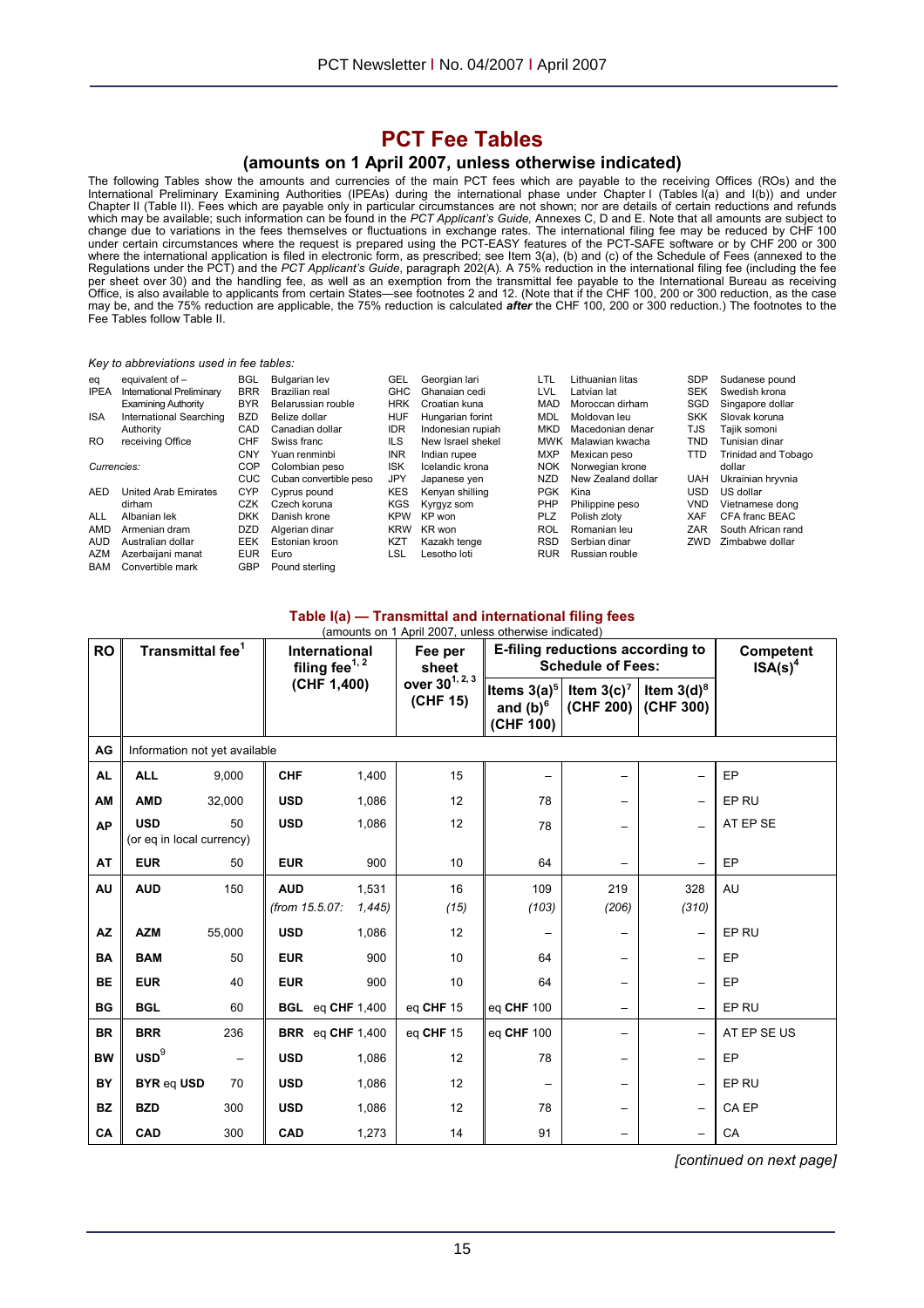| <b>RO</b> | Transmittal fee <sup>1</sup>                                |                               | International<br>filing fee <sup>1, 2</sup> |                  | Fee per<br>sheet           |                               | E-filing reductions according to<br><b>Schedule of Fees:</b> |                          | Competent<br>ISA(s) <sup>4</sup> |
|-----------|-------------------------------------------------------------|-------------------------------|---------------------------------------------|------------------|----------------------------|-------------------------------|--------------------------------------------------------------|--------------------------|----------------------------------|
|           |                                                             |                               |                                             |                  | over 30 <sup>1, 2, 3</sup> | Items $3(a)^5$<br>and $(b)^6$ | Item $3(c)^7$                                                | Item $3(d)^8$            |                                  |
| CН        | <b>CHF</b>                                                  | 100                           | <b>CHF</b>                                  | 1,400            | 15                         | 100                           | $\overline{\phantom{0}}$                                     | -                        | EP                               |
| CN        | <b>CNY</b>                                                  | 500                           | CNY                                         | eq CHF 1,400     | eq CHF 15                  | eq CHF 100                    |                                                              | —                        | <b>CN</b>                        |
| CO        | COP <sup>9</sup>                                            | $\qquad \qquad -$             |                                             | COP eq USD 1,086 | eq USD 12                  | eq USD 78                     | $\overline{\phantom{0}}$                                     | $\overline{\phantom{m}}$ | AT, EP, ES, RU                   |
| CR        | <b>USD</b>                                                  | 250                           | <b>USD</b>                                  | 1,086            | 12                         | 78                            | $\overline{\phantom{0}}$                                     | $\overline{\phantom{0}}$ | EP ES                            |
| CU        | <b>CUC</b>                                                  | 200                           | <b>CUC</b>                                  | 1,086            | 12                         | 78                            |                                                              | $\qquad \qquad -$        | AT EP ES RU                      |
| СY        | <b>CYP</b>                                                  | 75                            | <b>CYP</b>                                  | 516              | 6                          |                               | $\overline{\phantom{0}}$                                     | -                        | EP                               |
| CZ        | <b>CZK</b>                                                  | 1,500                         | <b>EUR</b>                                  | 900              | 10                         | 64                            |                                                              | $\qquad \qquad -$        | EP                               |
| DE        | <b>EUR</b>                                                  | 90                            | <b>EUR</b>                                  | 900              | 10                         | 64                            | 129                                                          | 193                      | EP                               |
| DK        | <b>DKK</b>                                                  | 1,500                         | <b>DKK</b>                                  | 6,710            | 70                         | 480                           | 960                                                          | 1,440                    | EP SE                            |
| DM        |                                                             | Information not yet available |                                             |                  |                            |                               |                                                              |                          |                                  |
| <b>DZ</b> | <b>DZD</b>                                                  | None                          | <b>CHF</b>                                  | 1,400            | 15                         | 100                           | -                                                            | -                        | AT EP                            |
| EA        | <b>RUR</b>                                                  | 1,600                         | <b>USD</b>                                  | 1,086            | 12                         | 78                            | -                                                            | -                        | EP RU                            |
| EC        | USD <sup>9</sup>                                            |                               | <b>USD</b>                                  | 1,086            | 12                         | 78                            | $\overline{\phantom{0}}$                                     | -                        | EP ES                            |
| EE        | <b>EEK</b>                                                  | 1,800                         |                                             | EEK eq CHF 1,400 | eq CHF 15                  | eq CHF 100                    |                                                              | $\overline{\phantom{0}}$ | EP                               |
| EG        | <b>USD</b>                                                  | 142                           | <b>USD</b>                                  | 1,086            | 12                         | 78                            |                                                              | $\qquad \qquad -$        | AT EP US                         |
| EP        | <b>EUR</b>                                                  | 105                           | <b>EUR</b>                                  | 900              | 10                         | 64                            | 129                                                          | 193                      | EP                               |
| ES        | <b>EUR</b>                                                  | 66.56                         | <b>EUR</b>                                  | 900              | 10                         | 64                            | 129                                                          | 193                      | EP ES                            |
| FI        | <b>EUR</b>                                                  | 135                           | <b>EUR</b>                                  | 900              | 10                         | 64                            | 129                                                          | 193                      | EP FI SE                         |
| FR        | <b>EUR</b>                                                  | 60                            | EUR                                         | 900              | 10                         | 64                            | 129                                                          | 193                      | EP                               |
| GВ        | <b>GBP</b>                                                  | 55                            | <b>GBP</b>                                  | 611              | $\overline{7}$             | 44                            | 87                                                           | 131                      | EP                               |
|           |                                                             |                               | (from 1.6.07:                               | 574)             | (6)                        | (41)                          | (82)                                                         | (123)                    |                                  |
| GD        |                                                             | Information not yet available |                                             |                  |                            |                               |                                                              |                          |                                  |
| <b>GE</b> | $GEL^{\overline{10}}$                                       | 10                            | <b>USD</b>                                  | 1,086            | 12                         | 78                            |                                                              | -                        | EP RU                            |
| GH        | $GHC$ <sup>11</sup>                                         | 2,500<br>or 5,000             | <b>USD</b>                                  | 1,086            | 12                         |                               |                                                              | $\qquad \qquad -$        | AT AU CN EP SE                   |
| GR        | <b>EUR</b>                                                  | 115                           | <b>EUR</b>                                  | 900              | 10                         | 64                            |                                                              | $\overline{\phantom{0}}$ | EP                               |
| <b>GT</b> |                                                             | Information not yet available |                                             |                  |                            |                               |                                                              |                          |                                  |
| HN        |                                                             | Information not yet available |                                             |                  |                            |                               |                                                              |                          |                                  |
| HR        | <b>HRK</b>                                                  | 200                           |                                             | HRK eq CHF 1,400 | eq CHF 15                  | eq CHF 100                    |                                                              | -                        | EP                               |
| <b>HU</b> | <b>HUF</b>                                                  | 10,700                        |                                             | HUF eq CHF 1,400 | eq CHF 15                  | eq CHF 100                    |                                                              | $\overline{\phantom{0}}$ | EP RU                            |
| IB.       | ${\rm CHF}^{12}$                                            | 100                           | <b>CHF</b>                                  | 1,400            | 15                         | 100                           | 200                                                          | 300                      | See footnote 13                  |
|           | or $\text{EUR}^{12}$<br>or $\boldsymbol{\mathsf{USD}}^{12}$ | 64<br>79                      | or EUR<br>or USD                            | 900<br>1,086     | 10<br>12                   | 64<br>78                      | 129<br>155                                                   | 193<br>233               |                                  |
| ID        | <b>IDR</b>                                                  | 500,000                       | <b>IDR</b>                                  | eq CHF 1,400     | eq CHF 15                  | eq CHF 100                    | $\qquad \qquad -$                                            | $\overline{\phantom{a}}$ | AU EP KR RU                      |
| ΙE        | <b>EUR</b>                                                  | 76                            | <b>EUR</b>                                  | 900              | 10                         | 64                            | $\overline{\phantom{0}}$                                     | $\overline{\phantom{0}}$ | EP                               |
| IL.       | <b>ILS</b>                                                  | 486                           | <b>USD</b>                                  | 1,086            | 12                         | 78                            | -                                                            | $\qquad \qquad -$        | EP US                            |
| IN        | <b>INR</b>                                                  | 8,000                         | <b>USD</b>                                  | 1,086            | 12                         | 78                            |                                                              | $\qquad \qquad -$        | AT AU CN EP SE US                |
|           | (filing by indiv:                                           | 2,000                         |                                             |                  |                            |                               |                                                              |                          |                                  |
| IS        | <b>ISK</b>                                                  | 6,500                         | <b>ISK</b>                                  | 78,500           | 800                        | 5,600                         | $\overline{\phantom{0}}$                                     | $\qquad \qquad -$        | EP SE                            |
| IT        | <b>EUR</b>                                                  | 30.99                         | <b>EUR</b>                                  | 900              | 10                         |                               | $\overline{\phantom{0}}$                                     | $\overline{\phantom{0}}$ | EP                               |

#### **Table I(a) — Transmittal and international filing fees** *[continued]* (amounts on 1 April 2007, unless otherwise indicated)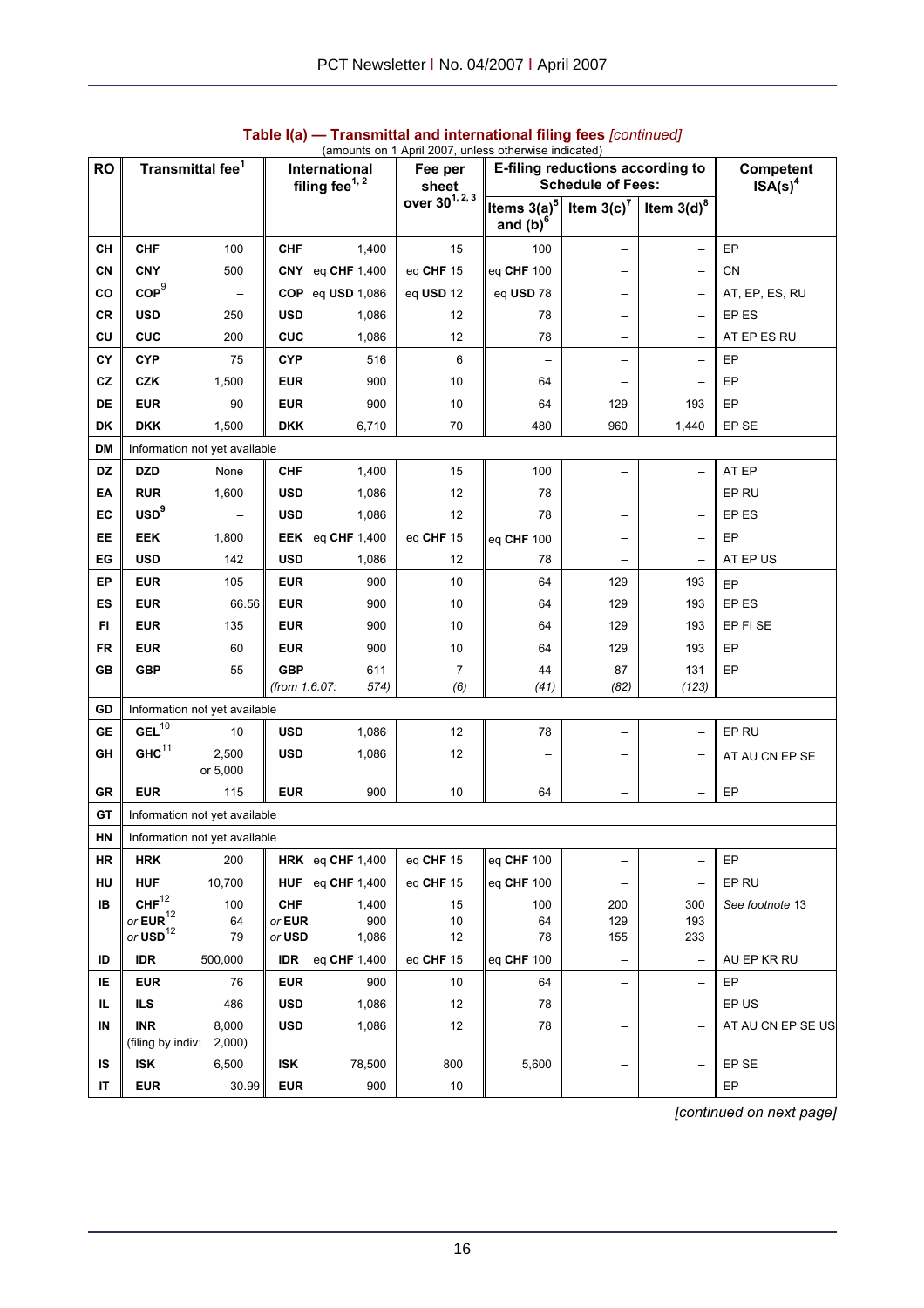|           |                                    |                                      |                |                                             | (amounts on 1 April 2007, unless otherwise indicated) |                                        |                                                              |                          |                                  |
|-----------|------------------------------------|--------------------------------------|----------------|---------------------------------------------|-------------------------------------------------------|----------------------------------------|--------------------------------------------------------------|--------------------------|----------------------------------|
| <b>RO</b> |                                    | Transmittal fee <sup>1</sup>         |                | International<br>filing fee <sup>1, 2</sup> | Fee per<br>sheet                                      |                                        | E-filing reductions according to<br><b>Schedule of Fees:</b> |                          | Competent<br>ISA(s) <sup>4</sup> |
|           |                                    |                                      |                |                                             | over 30 <sup>1, 2, 3</sup>                            | Items 3(a) <sup>5</sup><br>and $(b)^6$ | Item $3(c)^7$                                                | Item $3(d)^8$            |                                  |
| <b>JP</b> | <b>JPY</b>                         | 13,000                               | <b>JPY</b>     | 130,300                                     | 1,400                                                 | 9,300                                  |                                                              | 27,900                   | EP JP                            |
| <b>KE</b> |                                    | USD (or KES equiv)250                | <b>USD</b>     | 1,086                                       | 12                                                    | 78                                     |                                                              |                          | AT AU CN EP SE                   |
| ΚG        | plus cost of mailing<br>KGS eq USD | 100                                  | <b>USD</b>     | 1,086                                       | 12                                                    | 78                                     | $\qquad \qquad -$                                            | $\qquad \qquad -$        | EP RU                            |
| ΚM        |                                    | Information not yet available        |                |                                             |                                                       |                                        |                                                              |                          |                                  |
| <b>KN</b> |                                    | Information not yet available        |                |                                             |                                                       |                                        |                                                              |                          |                                  |
| <b>KP</b> | <b>KPW eq CHF</b>                  | 50                                   |                | KPW eq CHF $1,400$                          | eq CHF 15                                             | eq CHF 100                             | $\overline{\phantom{0}}$                                     | $\qquad \qquad -$        | AT CN RU                         |
| <b>KR</b> | <b>KRW</b>                         | 45,000                               | <b>KRW</b>     | 1,096,000                                   | 12,000                                                | 78,000                                 |                                                              | 235,000                  | AT AU JP <sup>14</sup> KR        |
| KZ        | <b>KZT</b>                         | 7,360                                | <b>USD</b>     | 1,086                                       | 12                                                    | 78                                     | $\overline{\phantom{0}}$                                     |                          | EP RU                            |
| LA        |                                    | Information not yet available        |                |                                             |                                                       |                                        |                                                              |                          |                                  |
| <b>LR</b> | <b>USD</b>                         | 45                                   | <b>USD</b>     | 1,086                                       | 12                                                    |                                        | $\qquad \qquad -$                                            | $\overline{\phantom{0}}$ | AT AU CN EP SE                   |
| LS        | $LSM^9$                            |                                      | LSM            | eq CHF 1,400                                | eq CHF 15                                             | <u>.</u>                               | $\overline{\phantom{0}}$                                     | $\overline{\phantom{0}}$ | AT EP                            |
| LT        | <b>LTL</b>                         | 320                                  | <b>EUR</b>     | 900                                         | 10                                                    | 64                                     |                                                              |                          | EP RU                            |
|           | <b>EUR</b>                         |                                      |                |                                             |                                                       |                                        | $\overline{\phantom{0}}$                                     | $\overline{\phantom{0}}$ |                                  |
| LU        |                                    | 19                                   | <b>EUR</b>     | 900                                         | 10                                                    |                                        |                                                              | -                        | EР                               |
| LV        | <b>LVL</b>                         | 47.20                                | <b>EUR</b>     | 900                                         | 10                                                    | 64                                     | $\overline{\phantom{0}}$                                     |                          | EP RU                            |
| LY        |                                    | Information not yet available        |                |                                             |                                                       |                                        |                                                              |                          |                                  |
| MА        |                                    | None<br>$54^{15}$                    | <b>CHF</b>     | 1,400                                       | 15                                                    |                                        | ÷                                                            | $\overline{\phantom{0}}$ | AT EP RU SE                      |
| <b>MC</b> | <b>EUR</b>                         |                                      | <b>EUR</b>     | 900                                         | 10                                                    |                                        | $\overline{\phantom{0}}$                                     | -                        | EР                               |
| MD        | <b>MDL</b>                         | 180                                  | <b>USD</b>     | 1,086                                       | 12                                                    | 78                                     | -                                                            | -                        | EP RU                            |
| MK        | <b>MKD</b>                         | 2,700                                |                | $MKD$ eq CHF 1,400                          | eq CHF 15                                             | eq CHF 100                             | $\overline{\phantom{0}}$                                     | $\qquad \qquad -$        | EP                               |
| <b>MN</b> |                                    | None                                 | <b>CHF</b>     | 1,400                                       | 15                                                    | 100                                    | $\overline{\phantom{0}}$                                     | $\overline{\phantom{0}}$ | EP RU                            |
| МW        | <b>MWK</b>                         | 6,000                                | <b>MWK</b>     | 134,700                                     | 1,400                                                 | 9,600                                  | $\qquad \qquad -$                                            | $\overline{\phantom{0}}$ | EP                               |
| МX        | $\textsf{MXP}^2$ eq USD            | 200                                  |                | $MXP$ eq CHF 1,400                          | eq CHF 15                                             | eq CHF 100                             | $\overline{\phantom{0}}$                                     | $\qquad \qquad -$        | EP ES SE US                      |
| MY        |                                    | Information not yet available        |                |                                             |                                                       |                                        |                                                              |                          |                                  |
| ΝI        | <b>USD</b>                         | 200                                  | <b>USD</b>     | 1,086                                       | 12                                                    | 78                                     |                                                              | $\overline{\phantom{0}}$ | EP ES                            |
| <b>NL</b> | <b>EUR</b>                         | 50                                   | <b>EUR</b>     | 900                                         | 10                                                    | 64                                     | 129                                                          | 193                      | EР                               |
| NO        | <b>NOK</b>                         | 550                                  | <b>NOK</b>     | 7,030                                       | 80                                                    | 500                                    |                                                              |                          | EP SE                            |
| <b>NZ</b> | <b>NZD</b>                         | $180^{16}$                           | <b>NZD</b>     | 1,748                                       | 19                                                    | 125<br>(115)                           | $\overline{\phantom{0}}$                                     |                          | AU EP KR US                      |
|           | XAF <sup>9</sup>                   |                                      |                | (from 1.5.07: 1,613)<br>XAF eq CHF 1,400    | (17)<br>eq CHF 15                                     |                                        |                                                              |                          |                                  |
| OA<br>OM  |                                    |                                      |                |                                             |                                                       |                                        | $\qquad \qquad -$                                            |                          | AT EP RU SE                      |
| PG        | <b>PGK</b>                         | Information not yet available<br>250 | <b>USD</b>     | 1,086                                       | 12                                                    | 78                                     |                                                              | $\overline{\phantom{0}}$ | AU                               |
| PH        | <b>PHP</b>                         | 3,500                                | <b>USD</b>     | 1,086                                       | 12                                                    | 78                                     | 155                                                          | 233                      | AU EP JP KR US                   |
| PL        | <b>PLZ</b>                         | 300                                  |                | <b>PLZ</b> eq CHF 1,400                     | eq CHF 15                                             |                                        | eq CHF 200                                                   | eq CHF 300               | EР                               |
| PT        | <b>EUR</b>                         | 31.73                                | <b>EUR</b>     | 900                                         | 10                                                    | 64                                     |                                                              |                          | EP                               |
| <b>RO</b> | <b>ROL</b>                         | 300,000                              | <b>CHF</b>     | 1,400                                       | 15                                                    | 100                                    | 200                                                          | 300                      | AT EP RU                         |
| <b>RS</b> | <b>RSD</b>                         | 3,000                                |                | $RSD$ eq CHF 1,400                          | eq CHF 15                                             | eq CHF 100                             | $\qquad \qquad -$                                            | $\qquad \qquad -$        | EP                               |
| <b>RU</b> | <b>RUR</b>                         | 294                                  | <b>USD</b>     | 1,086                                       | 12                                                    | 78                                     |                                                              | $\qquad \qquad -$        | EP RU                            |
| <b>SC</b> | USD <sup>9</sup>                   | $\overline{\phantom{m}}$             | <b>USD</b>     | 1,086                                       | 12                                                    |                                        |                                                              | —                        | EP                               |
| <b>SD</b> | <b>SDP</b>                         | 50                                   |                | SDP eq CHF 1,400                            | eq CHF 15                                             |                                        |                                                              |                          | EP                               |
| <b>SE</b> | <b>SEK</b>                         | 1,200                                | <b>SEK</b>     | 7,950                                       | 90                                                    | 570                                    | 1,140                                                        | 1,700                    | EP SE                            |
| SG        | SGD                                | 150                                  | <b>SGD</b>     | 1,834                                       | 20                                                    | 131                                    |                                                              | —                        | AT AU EP KR <sup>17</sup>        |
|           |                                    |                                      | (from 15.5.07: | 1,720)                                      | (18)                                                  | (123)                                  |                                                              |                          |                                  |

## **Table I(a) — Transmittal and international filing fees** *[continued]*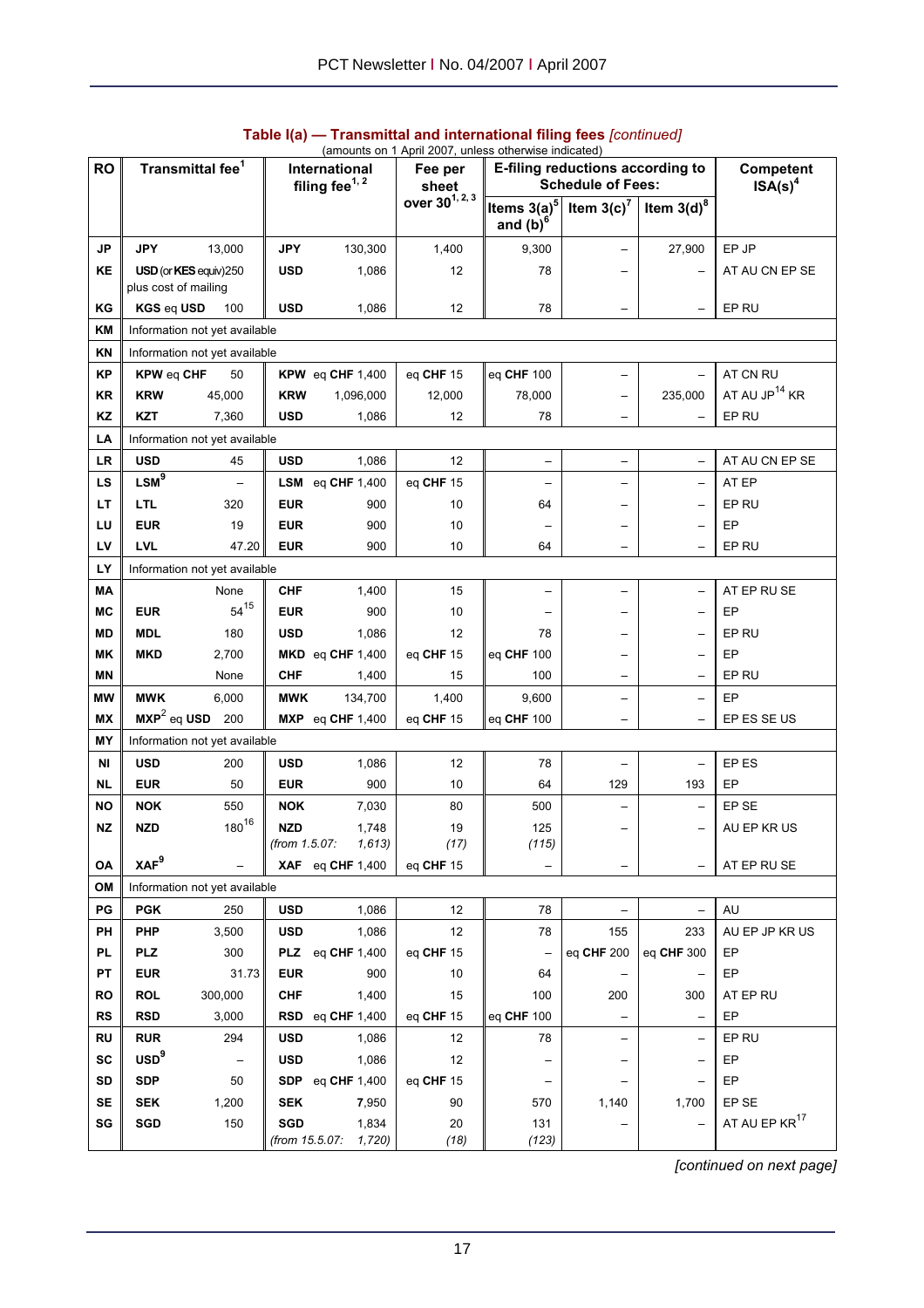|           | (amounts on 1 April 2007, unless otherwise indicated) |                          |               |                            |                            |                |                                  |                          |                     |
|-----------|-------------------------------------------------------|--------------------------|---------------|----------------------------|----------------------------|----------------|----------------------------------|--------------------------|---------------------|
| <b>RO</b> | Transmittal fee <sup>1</sup>                          |                          |               | International              | Fee per                    |                | E-filing reductions according to |                          | Competent           |
|           |                                                       |                          |               | filing fee <sup>1, 2</sup> | sheet                      |                | <b>Schedule of Fees:</b>         |                          | $\mathsf{ISA(s)}^4$ |
|           |                                                       |                          |               |                            | over 30 <sup>1, 2, 3</sup> | Items $3(a)^5$ | Item $3(c)^7$                    | Item $3(d)^8$            |                     |
|           |                                                       |                          |               |                            |                            | and $(b)^6$    |                                  |                          |                     |
| SI        | <b>EUR</b>                                            | 91                       | <b>EUR</b>    | 900                        | 10                         | 64             |                                  |                          | EP                  |
| SK        | <b>SKK</b>                                            | 2,000                    |               | SKK eq CHF 1,400           | eq CHF 15                  | eg CHF 100     | eg CHF 200                       | eg CHF 300               | EP                  |
| <b>SM</b> | <b>EUR</b>                                            | 50                       | <b>EUR</b>    | 900                        | 10                         |                |                                  | $\overline{\phantom{0}}$ | EP                  |
| <b>SV</b> | Information not yet available                         |                          |               |                            |                            |                |                                  |                          |                     |
| SY        | USD <sup>9</sup>                                      | -                        | <b>USD</b>    | 1,086                      | 12                         | 78             | -                                | $\overline{\phantom{0}}$ | AT EP RU            |
| <b>TJ</b> | TJS <sup>9</sup>                                      | -                        | <b>USD</b>    | 1,086                      | 12                         | -              |                                  | -                        | EP RU               |
| <b>TM</b> | USD <sup>9</sup>                                      | $\overline{\phantom{0}}$ | <b>USD</b>    | 1,086                      | 12                         | 78             | -                                | $\qquad \qquad -$        | EP RU               |
| <b>TN</b> | TND <sup>9</sup>                                      |                          | <b>CHF</b>    | 1,400                      | 15                         | -              |                                  | $\overline{\phantom{m}}$ | EP                  |
| <b>TR</b> | <b>CHF</b>                                            | 100                      | <b>CHF</b>    | 1,400                      | 15                         | 100            | -                                | $\qquad \qquad -$        | EP                  |
| <b>TT</b> | <b>TTD</b>                                            | 750                      | <b>USD</b>    | 1,086                      | 12                         | 78             | -                                | $\overline{\phantom{0}}$ | AT EP SE US         |
| <b>UA</b> | <b>UAH</b>                                            | 255                      |               | USD (or eq UAH)1,086       | 12 <sup>2</sup>            | -              |                                  | $\qquad \qquad -$        | EP RU               |
| <b>US</b> | <b>USD</b>                                            | 300                      | <b>USD</b>    | 1,086                      | 12                         | 78             | 155                              | $\qquad \qquad -$        | EP KR US            |
| <b>UZ</b> | $\text{USD}^9$                                        | $\overline{\phantom{0}}$ | <b>USD</b>    | 1,086                      | 12                         | 78             | $\overline{\phantom{0}}$         | $\qquad \qquad -$        | EP RU               |
| VC        | Information not yet available                         |                          |               |                            |                            |                |                                  |                          |                     |
| VN        | VND eq USD                                            | 150                      |               | VND eq CHF $1,400$         | eq CHF 15                  |                |                                  | $\qquad \qquad -$        | AT AU EP KR RU SE   |
| ZA        | <b>ZAR</b>                                            | 500                      | <b>ZAR</b>    | 8,710                      | 90                         | 620            |                                  | $\overline{\phantom{m}}$ | AT AU EP US         |
|           |                                                       |                          | (from 1.5.07: | 8,230                      | (90)                       | (590)          |                                  |                          |                     |
| <b>ZM</b> | <b>USD</b>                                            | 50                       | <b>USD</b>    | 1,086                      | 12                         |                |                                  | $\overline{\phantom{m}}$ | AT SE               |
| ZW        | <b>ZWD</b>                                            | 6,000                    |               | <b>ZWD</b> eq USD 1,086    | eq USD 12                  | eq USD 78      |                                  |                          | AT AU CN EP RU      |

# **Table I(a) — Transmittal and international filing fees** *[continued]*

#### **Table I(b) — Search fees**

(amounts on 1 April 2007, unless otherwise indicated)

| <b>ISA</b>       |                                  |                           |                                 |                            |                          | Search fee <sup>1</sup> |                    |                      |                          |                 |                          |                  |
|------------------|----------------------------------|---------------------------|---------------------------------|----------------------------|--------------------------|-------------------------|--------------------|----------------------|--------------------------|-----------------|--------------------------|------------------|
| AT               | <b>EUR</b>                       | 200                       | <b>CHF</b>                      | 311                        | <b>KRW</b>               | 250,000                 | <b>SGD</b>         | 410                  | <b>USD</b>               | 241             | <b>ZAR</b>               | 1,830            |
| AU               | <b>AUD</b><br><b>USD</b>         | 1,600<br>1,266            | <b>CHF</b><br><b>ZAR</b>        | 1,553<br>8,854             | <b>EUR</b>               | 962                     |                    | <b>KRW</b> 1,173,000 | <b>NZD</b>               | 1,794           | <b>SGD</b>               | 1,943            |
| CA               | <b>CAD</b>                       | 1,600                     | <b>CHF</b>                      | 1,759                      | <b>EUR</b>               | 1,050                   | <b>USD</b>         | 1,365                |                          |                 |                          |                  |
| CN               | <b>CNY</b>                       | 2,100                     | <b>CHF</b>                      | 335                        | <b>EUR</b>               | 215                     | <b>USD</b>         | 260                  |                          |                 |                          |                  |
| EP <sup>18</sup> | <b>EUR</b><br>JPY*<br><b>USD</b> | 1,615<br>238,100<br>2,059 | <b>CHF</b><br>MWK<br><b>ZAR</b> | 2,525<br>248,000<br>14,920 | <b>CYP</b><br><b>NOK</b> | 928<br>12,990           | <b>DKK</b><br>NZD* | 12,050<br>3,208      | <b>GBP</b><br><b>SEK</b> | 1,098<br>15,230 | <b>ISK</b><br><b>SGD</b> | 143,000<br>3,120 |
|                  | $^{\ast}$                        | (from 1.6.07:             | <b>JPY</b>                      | 255,300                    | <b>NZD</b>               | 3,010                   |                    |                      |                          |                 |                          |                  |
| ES <sup>18</sup> | <b>EUR</b>                       | 1,615                     | <b>CHF</b>                      | 2,525                      | <b>USD</b>               | 2,059                   |                    |                      |                          |                 |                          |                  |
| FI.              | <b>EUR</b>                       | 1,615                     | <b>CHF</b>                      | 2,525                      | <b>USD</b>               | 2,059                   |                    |                      |                          |                 |                          |                  |
| JP               | <b>JPY</b><br>*                  | 97,000<br>(from 1.5.07:   | <b>CHF</b><br><b>EUR</b>        | 1,042<br>616               | EUR*<br><b>USD</b>       | 668<br>797)             | <b>KRW</b>         | 789,000              | USD*                     | 861             |                          |                  |
| KR               | <b>KRW</b>                       | 225,000                   | <b>CHF</b>                      | 280                        | <b>EUR</b>               | 180                     | <b>NZD</b>         | 347                  | <b>SGD</b>               | 380             | <b>USD</b>               | 232              |
| $RU^{19}$        | <b>USD</b>                       | 300                       | <b>CHF</b>                      | 387                        | <b>EUR</b>               | 248                     |                    |                      |                          |                 |                          |                  |
| <b>SE</b>        | <b>SEK</b><br><b>USD</b>         | 15,230<br>2,059           | <b>CHF</b>                      | 2,525                      | <b>DKK</b>               | 12,050                  | <b>EUR</b>         | 1,615                | <b>ISK</b>               | 143,000         | <b>NOK</b>               | 12,990           |
| <b>US</b>        | <b>USD</b><br><b>ZAR</b>         | 1,000<br>7,200            | $300^{20}$<br>$2,300^{20}$      | <b>CHF</b>                 | 1,289                    | $387\frac{20}{ }$       | <b>EUR</b>         | 762                  | $248^{20}$               | <b>NZD</b>      | 1,520                    | $440^{20}$       |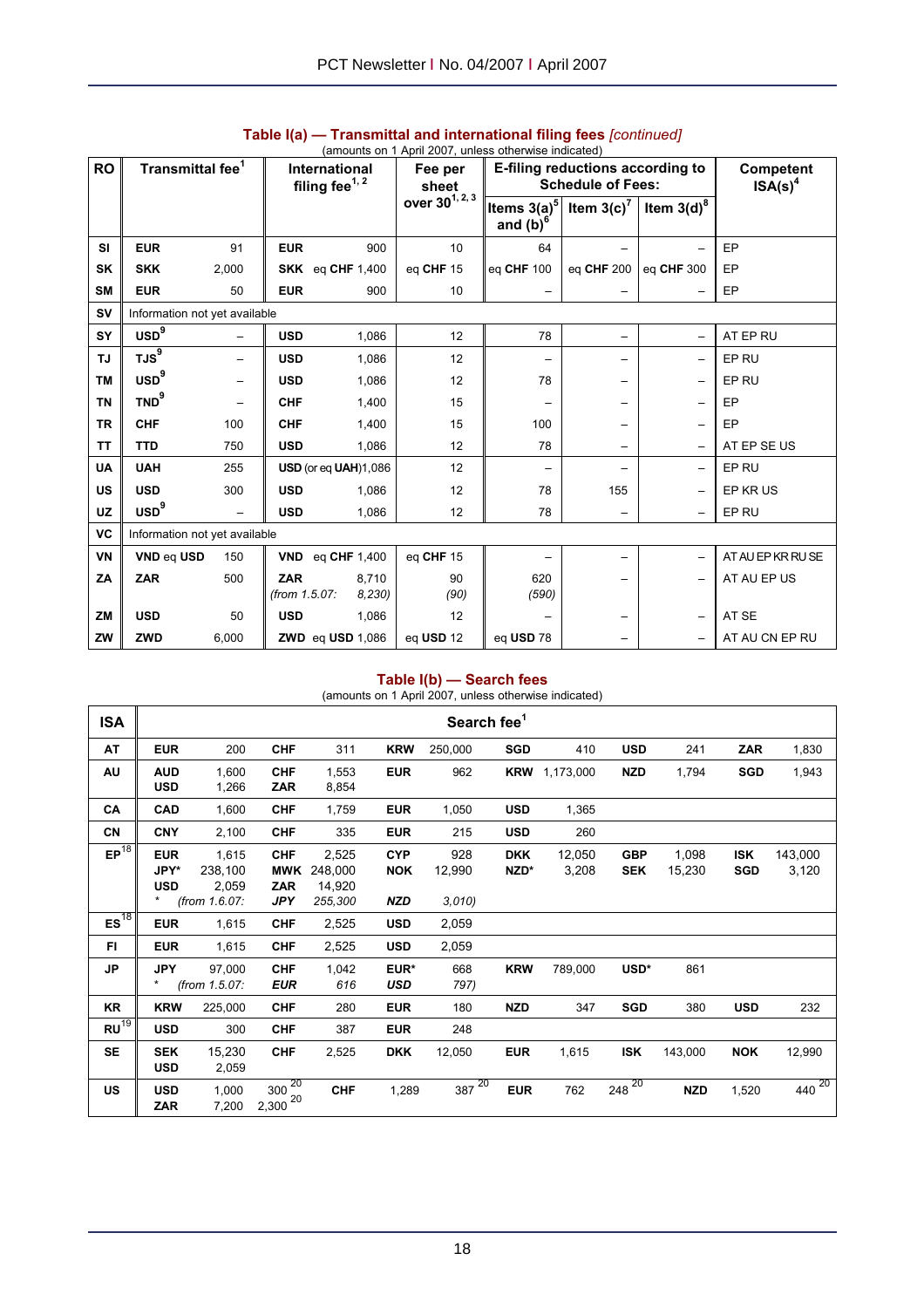| <b>IPEA</b> |            |            | Preliminary examination fee <sup>21</sup> |            |         | Handling fee <sup>2, 21</sup> (CHF 200) |
|-------------|------------|------------|-------------------------------------------|------------|---------|-----------------------------------------|
| AT          | <b>EUR</b> | 200        |                                           | <b>EUR</b> | 129     |                                         |
| AU          | <b>AUD</b> | 550        | 780 <sup>22</sup>                         | <b>AUD</b> | 205     |                                         |
| CA          | <b>CAD</b> | 800        |                                           | <b>CAD</b> | 182     |                                         |
| <b>CN</b>   | <b>CNY</b> | 1,500      |                                           | CNY eq CHF | 200     |                                         |
| $EP^{18}$   | <b>EUR</b> | 1,595      |                                           | <b>EUR</b> | 129     |                                         |
| <b>ES</b>   | <b>EUR</b> | 533.76     |                                           | <b>EUR</b> | 129     |                                         |
| FI.         | <b>EUR</b> | 550        |                                           | <b>EUR</b> | 129     |                                         |
| JP          | <b>JPY</b> | 36,000     |                                           | <b>JPY</b> | 17,400  |                                         |
| KR          | <b>KRW</b> | 225,000    |                                           | <b>KRW</b> | 147,000 |                                         |
| $RU^{19}$   | <b>USD</b> | $200^{23}$ | $300^{24}$                                | <b>USD</b> | 155     |                                         |
| <b>SE</b>   | <b>SEK</b> | 5,000      |                                           | <b>SEK</b> | 1,210   |                                         |
| US          | <b>USD</b> | 600        | $750^{25}$                                | <b>USD</b> | 155     |                                         |

# **Table II — Preliminary examination fees**

#### *Footnotes to fee tables:*

- 1 Payable to the receiving Office in the currency or one of the currencies prescribed by it.
- 2 This fee is reduced by 75% where the applicant or, if there are two or more applicants, each applicant fulfills the criteria indicated on the PCT Resources page of PatentScope at: www.wipo.int/pct/en/fees/fee\_reduction.pdf
- 3 Where the PCT application as filed contains a sequence listing part in computer readable form only, or both in that form and on paper, under Section 801 of the Administrative Instructions under the PCT, and where that application is filed with a receiving Office which is prepared to accept such filings, a fixed component of 400 times the fee per sheet over 30 is payable for the sequence listing part, irrespective of the actual length of that part (see Section 803(ii) of the *Administrative Instructions*).
- 4 For the search fee payable to the receiving Office, consult the entry in Table I(b) for the competent International Searching Authority.
- 5 If the international application is filed on paper together with a copy in electronic form, in character coded format, of the request and the abstract.
- 6 If the international application is filed in electronic form, the request not being in character coded format.
- 7 If the international application is filed in electronic form, the request being in character coded format.
- 8 If the international application is filed in electronic form, the request, description, claims and abstract being in character coded format.
- 9 The amounts are not yet known or, where known, are subject to periodical revision. The Office or the agent should be consulted for the latest applicable schedule of fees.
- 10 This fee is reduced by 80% where the applicant is a natural person.
- 11 The first amount of the transmittal fee is applicable to individuals or entities employing less than 25 persons. The second amount is applicable to entities employing 25 persons or more.
- 12 This fee is not payable in respect of international applications filed by applicants fulfilling the conditions indicated on the PCT Resources page of PatentScope at: www.wipo.int/pct/en/fees/fee\_reduction.pdf
- 13 The competent International Searching Authority(ies) for an international application filed with the International Bureau as receiving Office is (are) the Authority(ies) which would have been competent if the international application had been filed with the receiving Office of, or acting for, the Contracting State of which the applicant (or any of the applicants) is a resident or national. See also *PCT Applicant's Guide*, Annex C (IB).
- 14 The Japan Patent Office is competent only for international applications in Japanese.
- 15 Plus EUR 1.50 for the preparation of additional copies, for each page and each copy.
- 16 Plus 12.5% GST (Goods and Services Tax) for New Zealand residents.
- 17 The Korean Intellectual Property Office is competent for international applications, the declared priority date of which or, if there is no declared priority date, the date of filing of which is on or after 2 June 2006.
- 18 The search fee payable to the EPO and the Spanish Patent and Trademark Office, as well as the preliminary examination fee payable to the EPO, are reduced by 75% where the applicant or, if there are two or more applicants, each applicant is a natural person and is a national of and resides in a State not party to the European Patent Convention, which fulfils the requirements for the corresponding reduction of certain PCT fees as specified in Item 4(a) of the Schedule of Fees annexed to the PCT Regulations, and in accordance with the decision of the EPO's Administrative Council of 11 October 2000, the text of which was included in *PCT Newsletter* No. 11/2000. The States concerned are those indicated in part 1 of the table on the PCT Resources page of PatentScope at: www.wipo.int/pct/en/fees/fee\_reduction.pdf, with the exception of Bulgaria, the Czech Republic, Estonia, Hungary, Lithuania, Poland, Romania, Slovakia and Turkey.
- 19 The applicant may, instead of paying the USD amount, pay the equivalent amount in RUR at the exchange rate applicable, on the date of payment, at the Central Bank of the Russian Federation, provided that, in the case of the search fee, the receiving Office accepts payment in RUR.
- 20 Payable when a corresponding prior US national application has been filed under 35 USC 111(a), ((i) prior to 8 December 2004, the basic filing fee under 37 CFR 1.16(a) has been paid, or (ii) on or after 8 December 2004, the basic filing fee under 37 CFR 1.16(a), the search fee under 37 CFR 1.16(k) and the examination fee under 37 CFR 1.16(o) have been paid) and the prior US national application is identified by the application number if known, or if the application number is not known, by the filing date, title and name of applicant (and preferably by the application docket number), in the international application or accompanying the papers at the time of filing the international application.
- 21 Payable to the International Preliminary Examining Authority in the currency or one of the currencies prescribed by it.
- 22 Payable when the international search report was not issued by the Australian Patent Office.
- 23 Payable when the international search report was established by the Federal Service for Intellectual Property, Patents and Trademarks (Russian Federation).
- 24 In all cases where footnote 23 does not apply.
- 25 Payable when the international search was not carried out by the United States Patent and Trademark Office (USPTO) (provided that the USPTO is a competent International Preliminary Examining Authority in the particular case—see *PCT Applicant's Guide*, Annex C (US)).